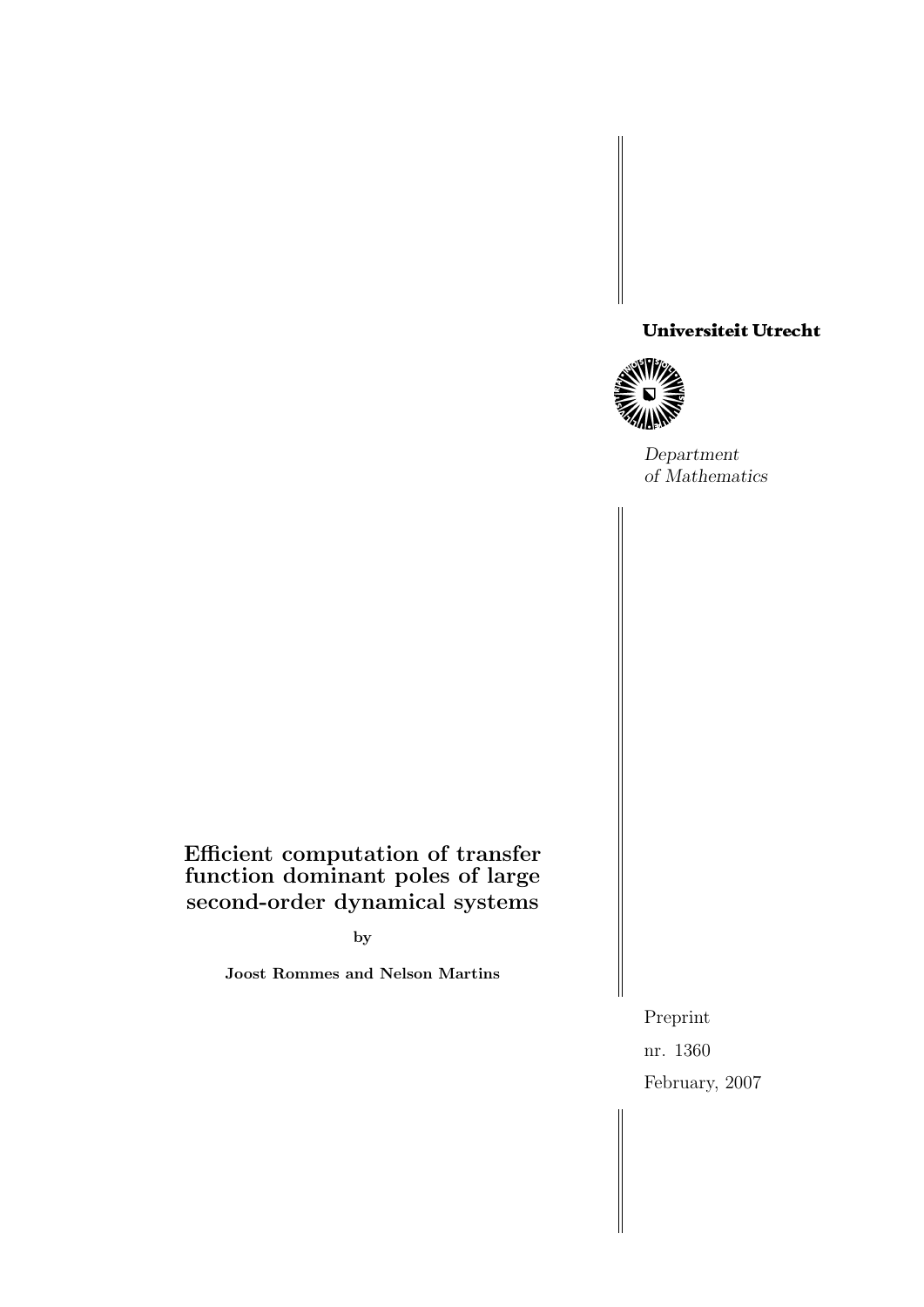# Efficient computation of transfer function dominant poles of large second-order dynamical systems

Joost Rommes<sup>∗</sup> and Nelson Martins†

February, 2007

#### Abstract

A new algorithm for the computation of dominant poles of transfer functions of large-scale second-order dynamical systems is presented: Quadratic Dominant Pole Algorithm (QDPA). The algorithm works directly with the system matrices of the original system, so no linearization is needed. To improve global convergence, QDPA uses subspace acceleration, and deflation of found dominant poles is implemented in a very efficient way. The dominant poles and corresponding eigenvectors can be used to construct structure-preserving modal approximations, but also to improve reduced-order models computed by Krylov subspace methods, as is illustrated by numerical results. Generalizations to MIMO systems, higher-order systems and the computation of dominant zeros are also described.

## 1 Introduction

A transfer function usually reflects the engineer's interest in studying a given part of a large dynamical system, and often only has a small number of dominant poles compared to the number of state variables. The dominant behavior of the system can be captured by projecting the state-space on the modes corresponding to the dominant poles. This type of model reduction is known as modal approximation, see for instance  $[6, 37]$ . The exact computation of transfer function dominant poles is also of interest to several control-oriented applications involving largescale dynamical systems, such as tracing root-locus plots for controller parameter changes and stabilizing poorly-damped poles [19]. The computation of the dominant poles and modes requires specialized eigenvalue methods.

In [20] Newton's method is used to compute a dominant pole of single-input single-output (SISO) transfer function: the Dominant Pole Algorithm (DPA). In two recent publications this algorithm was improved and extended to a robust and efficient method for the computation of the dominant poles and corresponding eigenvectors of large scale SISO [26] and multi-input multioutput (MIMO) transfer functions [25].

In this paper an efficient algorithm, Quadratic DPA (QDPA), for the computation of dominant poles of second-order transfer functions is presented. It is shown how DPA can be generalized to second and higher order polynomial transfer functions. Furthermore, it is described how subspace acceleration and efficient deflation can be added to obtain a more effective algorithm. All algorithms presented work directly with the state-space matrices of the higher order system, i.e. no linearization is needed. Moreover, any modal equivalents that are constructed by projecting the state-space matrices on the dominant left and right eigenspaces, preserve the structure of the original system. The modal equivalents are compared to reduced-order models computed by (second-order) Arnoldi methods [5, 4] and it is shown how such models can be improved by using the dominant poles computed by QDPA.

<sup>∗</sup>Mathematical Institute, Utrecht University, POBox 80010, 3508 TA, Utrecht, The Netherlands, http://www.math.uu.nl/people/rommes, rommes@math.uu.nl

<sup>†</sup>CEPEL, P.O.Box 68007, Rio de Janeiro, RJ - 20001 - 970, Brazil, nelson@cepel.br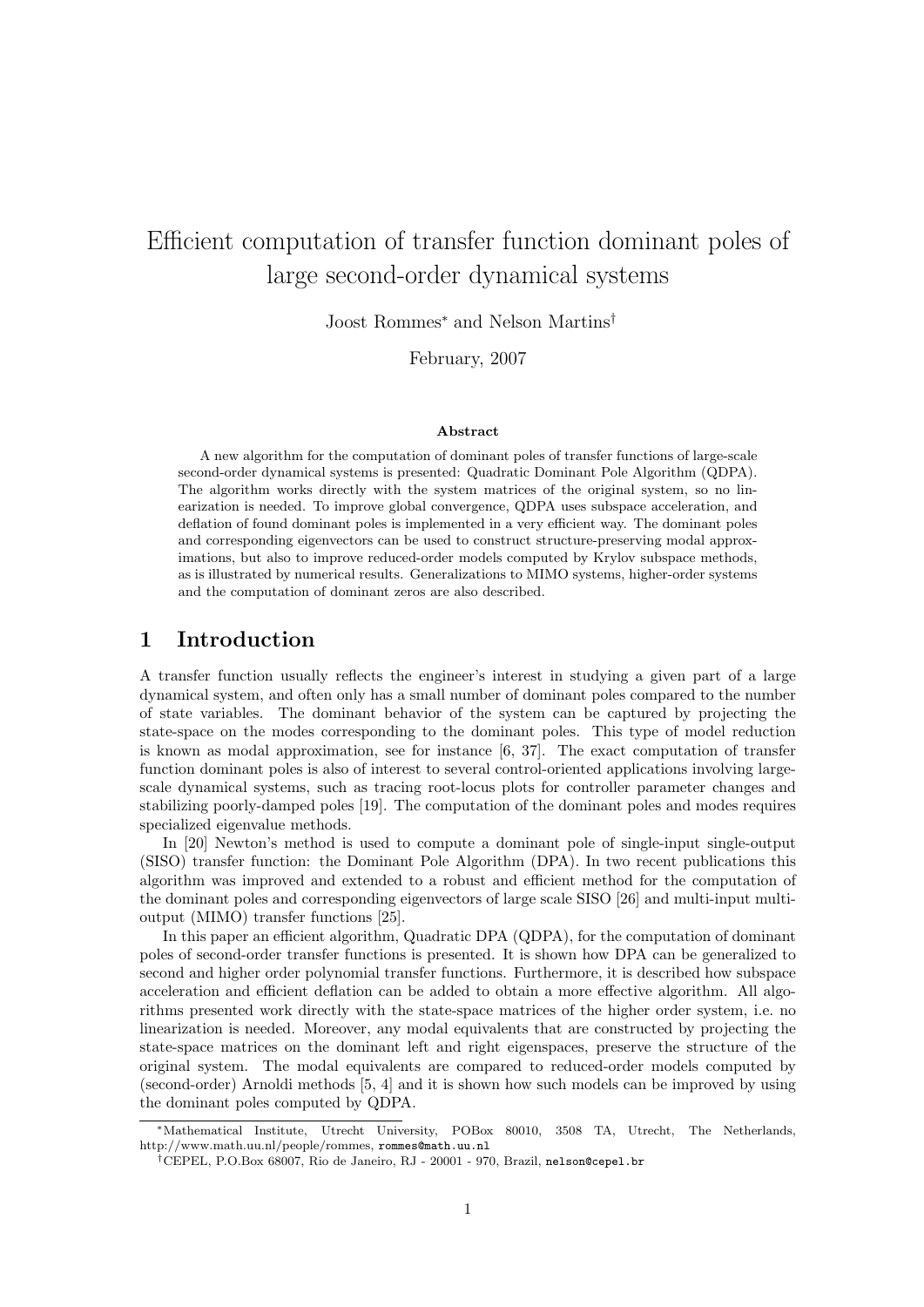The paper is organized as follows. Section 2 gives definitions and properties of transfer functions and dominant poles, and describes the basic Quadratic DPA algorithm (QDPA). In Section 3 subspace acceleration and deflation are added. Numerical results are presented in Section 4. Generalizations to higher order polynomial transfer functions and MIMO systems, and computation of dominant zeros, are described in Section 5. Section 6 concludes.

# 2 Transfer functions and dominant poles

In this paper, the second-order dynamical systems  $(M, C, K, \mathbf{b}, \mathbf{c}, d)$  are of the form

$$
\begin{cases}\nM\ddot{\mathbf{x}}(t) + C\dot{\mathbf{x}}(t) + K\mathbf{x}(t) & = \mathbf{b}u(t) \\
y(t) & = \mathbf{c}^*\mathbf{x}(t) + du(t),\n\end{cases} (1)
$$

where  $M, C, K \in \mathbb{R}^{n \times n}$ ,  $\mathbf{b}, \mathbf{c}, \mathbf{x}(t) \in \mathbb{R}^n$ ,  $u(t), y(t), d \in \mathbb{R}$ . In typical applications such as structural system analysis, M is the mass matrix, K is the stiffness matrix and C is the damping matrix. The vectors b and c are called the input and output vector, respectively. The transfer function  $H: \mathbb{C} \longrightarrow \mathbb{C}$  of (1), a so-called second-order transfer function, is defined as

$$
H(s) = \mathbf{c}^*(s^2 M + sC + K)^{-1}\mathbf{b} + d.
$$
 (2)

The poles of transfer function (2) are a subset of the eigenvalues  $\lambda_i \in \mathbb{C}$  of the quadratic eigenvalue problem (QEP)

$$
(\lambda^2 M + \lambda C + K)\mathbf{x} = 0, \quad \mathbf{x} \neq 0.
$$

Most material on quadratic eigenvalue problems in this section can be found in more detail in [3, 36]. An eigentriplet  $(\lambda_i, \mathbf{x}_i, \mathbf{y}_i)$  is composed of an eigenvalue  $\lambda_i$  and corresponding right and left eigenvectors  $\mathbf{x}_i, \mathbf{y}_i \in \mathbb{C}^n$  (identified by their components in **b** and **c**):

$$
\begin{cases}\n(\lambda_i^2 M + \lambda_i C + K)\mathbf{x}_i = 0, & \mathbf{x}_i \neq 0, \quad (i = 1, \dots, 2n), \\
\mathbf{y}_i^*(\lambda_i^2 M + \lambda_i C + K) = 0, & \mathbf{y}_i \neq 0, \quad (i = 1, \dots, 2n).\n\end{cases}
$$
\n(3)

, and  $B = \begin{bmatrix} -K & 0 \\ 0 & 0 \end{bmatrix}$ 

The quadratic eigenvalue problem  $(3)$  has  $2n$  eigenvalues with at most  $2n$  right (and left) eigenvectors. It is clear that  $2n$  eigenvectors do not form an independent set in an n-dimensional space. Still, however, it is possible to obtain a partial fraction representation of the transfer function similar to the first order case. The approach followed here is also described in [36, Section 3.5]. If K is nonsingular, the quadratic eigenvalue problem  $(3)$  can be linearized to the generalized eigenproblem

$$
A\phi_i = \lambda_i B\phi_i, \quad \psi_i^* A = \lambda_i \psi_i^* B, \quad \phi_i, \psi_i \neq 0, \quad (i = 1, \dots, 2n),
$$

 $A = \begin{bmatrix} 0 & -K \\ K & C \end{bmatrix}$  $-K$  −C

where

and

$$
\phi_i = \begin{bmatrix} \mathbf{x}_i \\ \lambda \mathbf{x}_i \end{bmatrix}, \text{ and } \psi_i = \begin{bmatrix} \mathbf{y}_i \\ \bar{\lambda}_i \mathbf{y}_i. \end{bmatrix}
$$

The corresponding linearized dynamical system is

$$
\begin{cases}\nB\dot{\mathbf{x}}(t) = A\mathbf{x}(t) + \mathbf{b}_l u(t) \\
y(t) = \mathbf{c}_l^* \mathbf{x}(t) + du(t),\n\end{cases} \tag{5}
$$

0 M

1

 $, \qquad (4)$ 

where  $\mathbf{b}_l = [0, \mathbf{b}^T]^T$  and  $\mathbf{c}_l = [\mathbf{c}^T, 0]^T$ . Note that also other linearizations are possible, but that this choice preserves symmetry, if  $M$ ,  $C$ , and  $K$  are symmetric, and is convenient for other reasons as well, as will become clear in the following. Denoting the matrix polynomial in (3) by  $Q(\lambda) = \lambda^2 M + \lambda C + K$ , it can be verified that for nonsingular K one has

$$
\begin{bmatrix} Q(\lambda) & 0 \\ 0 & I \end{bmatrix} = E(\lambda)(A - \lambda B)F(\lambda),\tag{6}
$$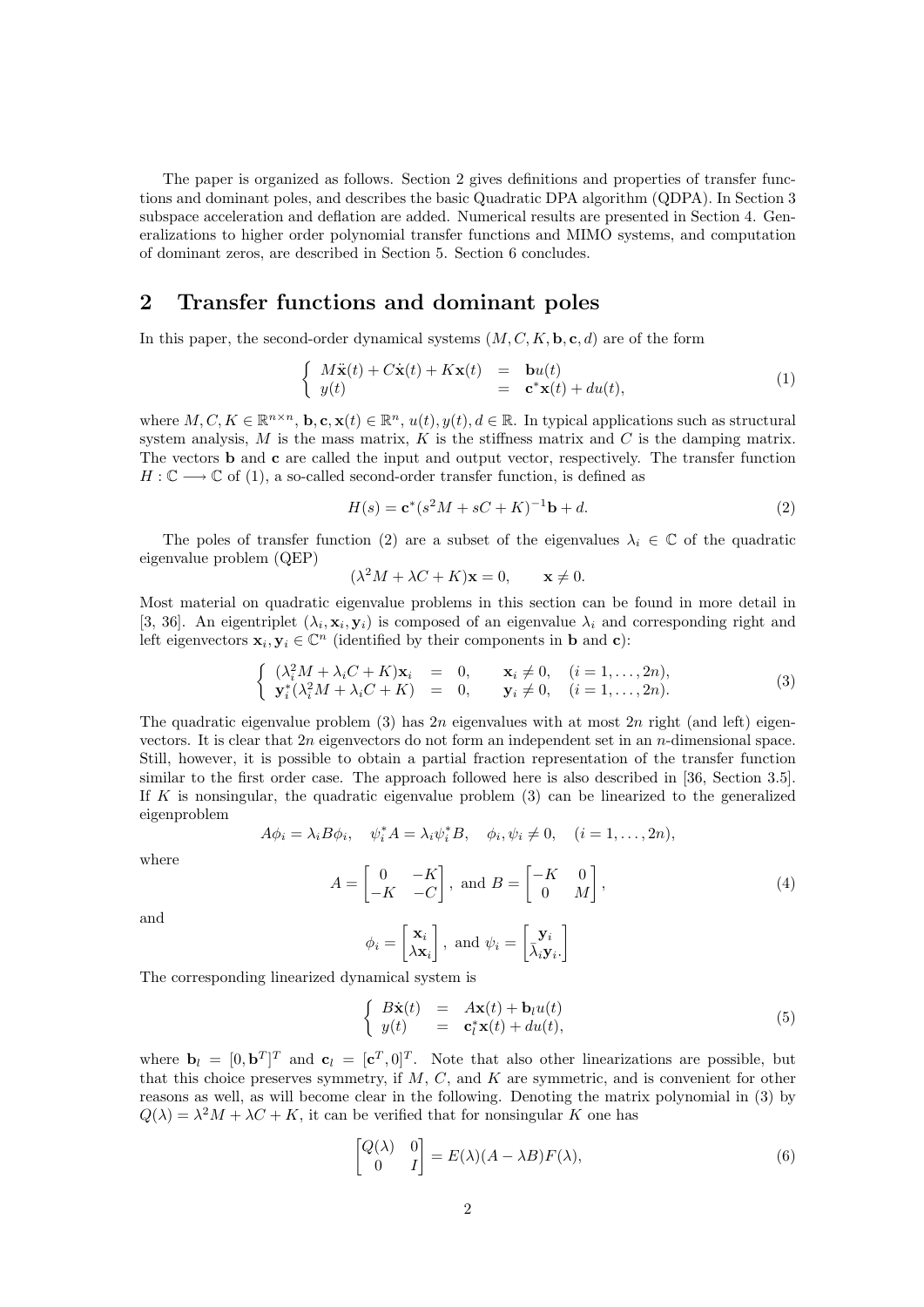where

$$
E(\lambda) = \begin{bmatrix} (C + \lambda M)K^{-1} & -I \\ -K^{-1} & 0 \end{bmatrix}, \text{ and } F(\lambda) = \begin{bmatrix} I & 0 \\ \lambda I & I \end{bmatrix},
$$

i.e. the linear matrix  $A - \lambda B$  is indeed a linearization of  $Q(\lambda)$  [36, Section 3.5]. Some matrix manipulation of (6) gives

$$
Q(\lambda)^{-1} = \begin{bmatrix} I & 0 \end{bmatrix} F(\lambda)^{-1} (A - \lambda B)^{-1} E(\lambda)^{-1} \begin{bmatrix} I \\ 0 \end{bmatrix}
$$

$$
= -\begin{bmatrix} I & 0 \end{bmatrix} (A - \lambda B)^{-1} \begin{bmatrix} 0 \\ I \end{bmatrix} . \tag{7}
$$

.

Now assume that M and K are nonsingular and that all eigenvalues are semisimple (i.e., for every eigenvalue the algebraic multiplicity is equal to the geometric multiplicity). Let  $\Lambda =$  $diag(\lambda_1,\ldots,\lambda_{2n})$  be a diagonal matrix with eigenvalues of (3), and let  $X = [\mathbf{x}_1,\ldots,\mathbf{x}_{2n}]$  and  $Y = [\mathbf{y}_1, \dots, \mathbf{y}_{2n}]$  have as their columns the corresponding right and left eigenvectors, respectively. Because the eigenvalues of  $Q(\lambda)$  are semisimple, the eigenvalues of  $(A, B)$  are semisimple as well and hence  $(A, B)$  is diagonalizable. The corresponding matrices with right and left eigenvectors are

$$
\Phi = \begin{bmatrix} X \\ X \Lambda \end{bmatrix}, \text{ and } \Psi = \begin{bmatrix} Y \\ Y \Lambda^* \end{bmatrix}
$$

If  $\Phi$  and  $\Psi$  are normalized so that  $\Psi^* A \Phi = \Lambda$  and  $\Psi^* B \Phi = I$ , and if s is not an eigenvalue of  $(A, B)$  (or  $(3)$ ), then

$$
(A - sB)^{-1} = \Phi(\Lambda - sI)^{-1}\Psi^*,
$$

and by  $(7)$  it follows that<sup>1</sup>

$$
Q(s)^{-1} = X(sI - \Lambda)^{-1} \Lambda Y^*.
$$

Finally, the partial fraction representation becomes

$$
H(s) = \mathbf{c}^* X (sI - \Lambda)^{-1} \Lambda Y^* \mathbf{b} = \sum_{i=1}^{2n} \frac{R_i}{s - \lambda_i},
$$

where the residues are given by

$$
R_i = (\mathbf{c}^* \mathbf{x}_i)(\mathbf{y}_i^* \mathbf{b}) \lambda_i.
$$
 (8)

Note that the  $x_i$  and  $y_i$  are scaled so that

$$
\begin{bmatrix} \mathbf{y}_i^* & \lambda_i \mathbf{y}_i^* \end{bmatrix} \begin{bmatrix} -K & 0 \\ 0 & M \end{bmatrix} \begin{bmatrix} \mathbf{x}_i \\ \lambda_i \mathbf{x}_i \end{bmatrix} = -\mathbf{y}_i^* K \mathbf{x}_i + \lambda_i^2 \mathbf{y}_i^* M \mathbf{x}_i = 1.
$$
 (9)

Although there are different indices of modal dominance [2, 13, 26, 37], the following will be used in this paper.

**Definition 2.1.** A pole  $\lambda_i$  of  $H(s)$  with corresponding right and left eigenvectors  $\mathbf{x}_i$  and  $\mathbf{y}_i$  $(-\mathbf{y}_i^* K \mathbf{x}_i + \lambda_i^2 \mathbf{y}_i^* M \mathbf{x}_i = 1)$  is called the dominant pole if

$$
\widehat{R}_i = \frac{|R_i|}{\text{Re}(\lambda_i)} > \widehat{R}_j
$$

for all  $j \neq i$ .

More generally, a pole  $\lambda_i$  is called dominant if  $|R_i|$  is not very small compared to  $|R_j|$ , for all  $j \neq i$ . This can also be seen in the corresponding Bode-plot, which is a plot of  $|H(i\omega)|$  against  $\omega \in \mathbb{R}$ : peaks occur at frequencies  $\omega$  close to the imaginary parts of the dominant poles of  $H(s)$ . An

<sup>&</sup>lt;sup>1</sup>Note that  $\Lambda$  is missing in equation (3.11) in [36, Section 3.5].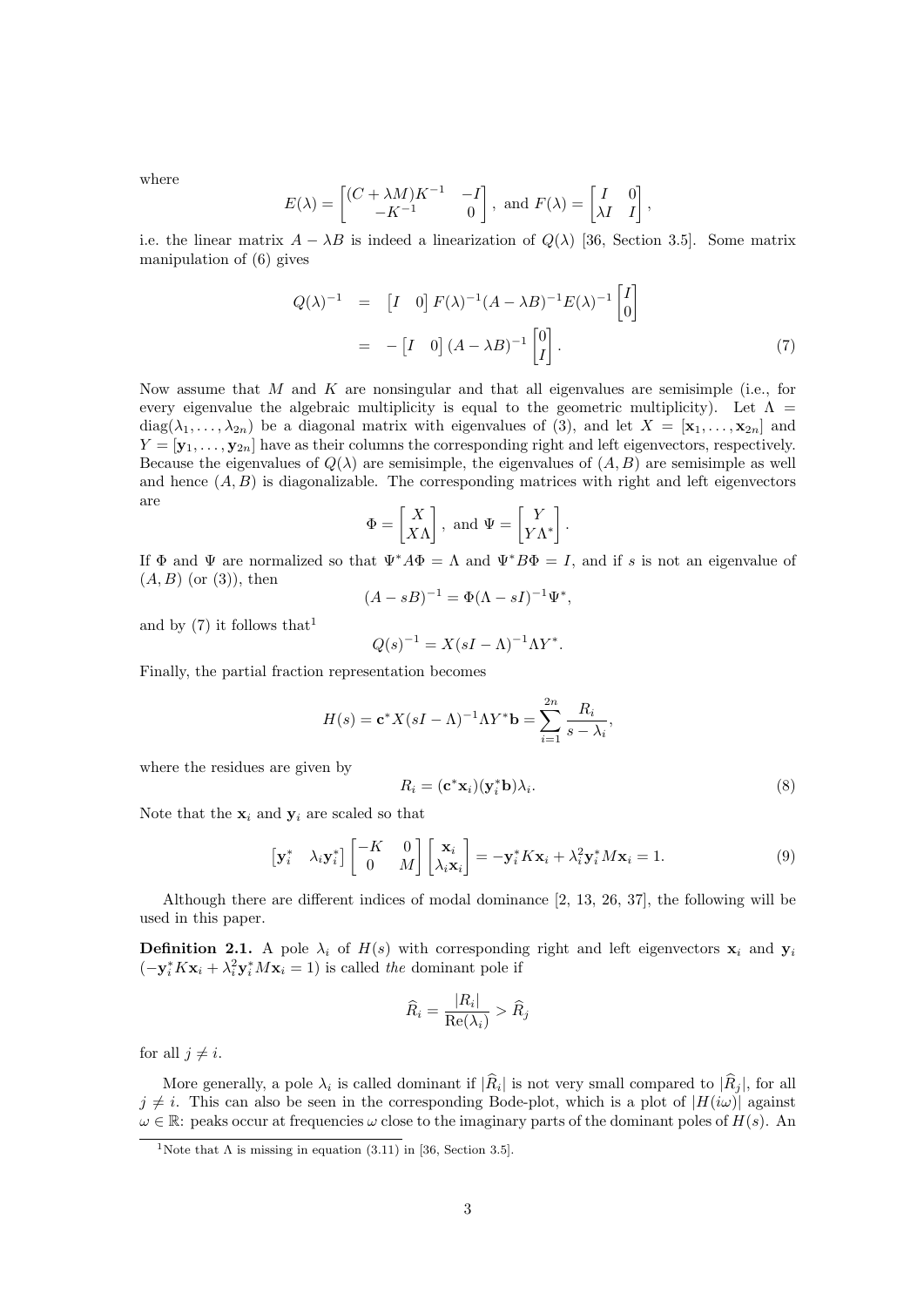approximation of  $H(s)$  that consists of  $k < 2n$  terms with  $|R_i|$  above some value, determines the effective transfer function behavior [35] and is also known as transfer function modal equivalent:

$$
H_k(s) = \sum_{j=1}^k \frac{R_j}{s - \lambda_j} + d.
$$

Modal equivalents and reduced-order models that are constructed by projecting the state-space matrices on the dominant left and right eigenvectors, preserve the structure of the original system: if X and Y are  $n \times k$  matrices with  $k \ll n$  right and left eigenvectors corresponding to dominant poles, then the reduced-order model

$$
\begin{cases}\nM_r \ddot{\mathbf{x}}_r(t) + C_r \dot{\mathbf{x}}_r(t) + K_r \mathbf{x}_r(t) & = \mathbf{b}_r u(t) \\
y_r(t) & = \mathbf{c}_r^* \mathbf{x}_r(t) + du(t),\n\end{cases} (10)
$$

with  $M_r = Y^*MX, C_r = Y^*CX, K_r = Y^*KX \in \mathbb{C}^{k \times k}$  and  $\mathbf{b}_r = Y^*\mathbf{b}, \mathbf{c}_r = X^*\mathbf{c} \in \mathbb{C}^k$  is still a second-order system. In practice, it is advisable to make a real reduced model in the following way: for every complex pole triplet  $(\lambda, \mathbf{x}, \mathbf{y})$ , construct real bases for the right and left eigenspaces via  $[Re(\mathbf{x}), Im(\mathbf{x})]$  and  $[Re(\mathbf{y}), Im(\mathbf{y})]$ , respectively. Let the columns of  $X_r$  and  $Y_r$  be such bases, respectively. Because the complex conjugate eigenvectors are also in this space, the real bases formed by the columns of  $X_r$  and  $Y_r$  for the eigenspaces are still (at most) k dimensional. The real reduced model can be formed by using  $X_r$  and  $Y_r$  instead of X and Y in (10). Preserving the second-order structure is a desirable property from the modeling viewpoint, but also from the viewpoint of generating realizable reduced-order models (see also  $[8]$ ). Note that although the k dominant poles are also poles of the original transfer function, the k-th order modal equivalent will have k other poles as well, since it is a second-order system.

The dominant poles are specific (complex) eigenvalues of the QEP (3) and usually form a small subset of the spectrum, so that rather accurate modal equivalents are possible for  $k \ll n$ . The dominant poles can be located anywhere in the spectrum, depending on the components of the corresponding eigenvectors in **b** and **c** [28]. Since the dominance of a pole is independent of d, without loss of generality  $d = 0$  in the following.

#### 2.1 The Quadratic Dominant Pole Algorithm (QDPA)

The poles of transfer function (2) are the  $\lambda \in \mathbb{C}$  for which  $\lim_{s\to\lambda} |H(s)| = \infty$ . For a pole  $\lambda$  of  $H(s)$ ,  $\lim_{s\to\lambda} 1/H(s) = 0$ . In other words, the poles are the roots of  $1/H(s)$  and a good candidate to find these roots is Newton's method. This idea is the basis of the Dominant Pole Algorithm (DPA) [20] for first order transfer functions, but can be generalized to transfer functions of any order (and to MIMO systems, see [21, 25]).

The derivative of  $H(s) = \mathbf{c}^*(s^2M + sC + K)^{-1}\mathbf{b}$  with respect to s is

$$
H'(s) = -\mathbf{c}^*(s^2M + sC + K)^{-1}(2sM + C)(s^2M + sC + K)^{-1}\mathbf{b},
$$

leading to the following Newton scheme:

$$
s_{k+1} = s_k + \frac{1}{H(s_k)} \frac{H^2(s_k)}{H'(s_k)}
$$
  
=  $s_k - \frac{\mathbf{c}^*(s_k^2 M + s_k C + K)^{-1} \mathbf{b}}{\mathbf{c}^*(s_k^2 M + s_k C + K)^{-1} (2s_k M + C)(s_k^2 M + s_k C + K)^{-1} \mathbf{b}}$   
=  $s_k - \frac{\mathbf{c}^* \mathbf{v}}{\mathbf{w}^*(2s_k M + C) \mathbf{v}},$  (11)

where  $\mathbf{v} = (s_k^2 M + s_k C + K)^{-1} \mathbf{b}$  and  $\mathbf{w} = (s_k^2 M + s_k C + K)^{-*} \mathbf{c}$ . An implementation of this Newton scheme, called QDPA, is represented in Alg. 1.

The two linear systems that need to be solved in step 3 and 4 of Alg. 1 can be efficiently solved using one LU-factorization  $LU = s_k^2M + s_kC + K$ , by noting that  $U^*L^* = (s_k^2M + s_kC + K)^*$ . If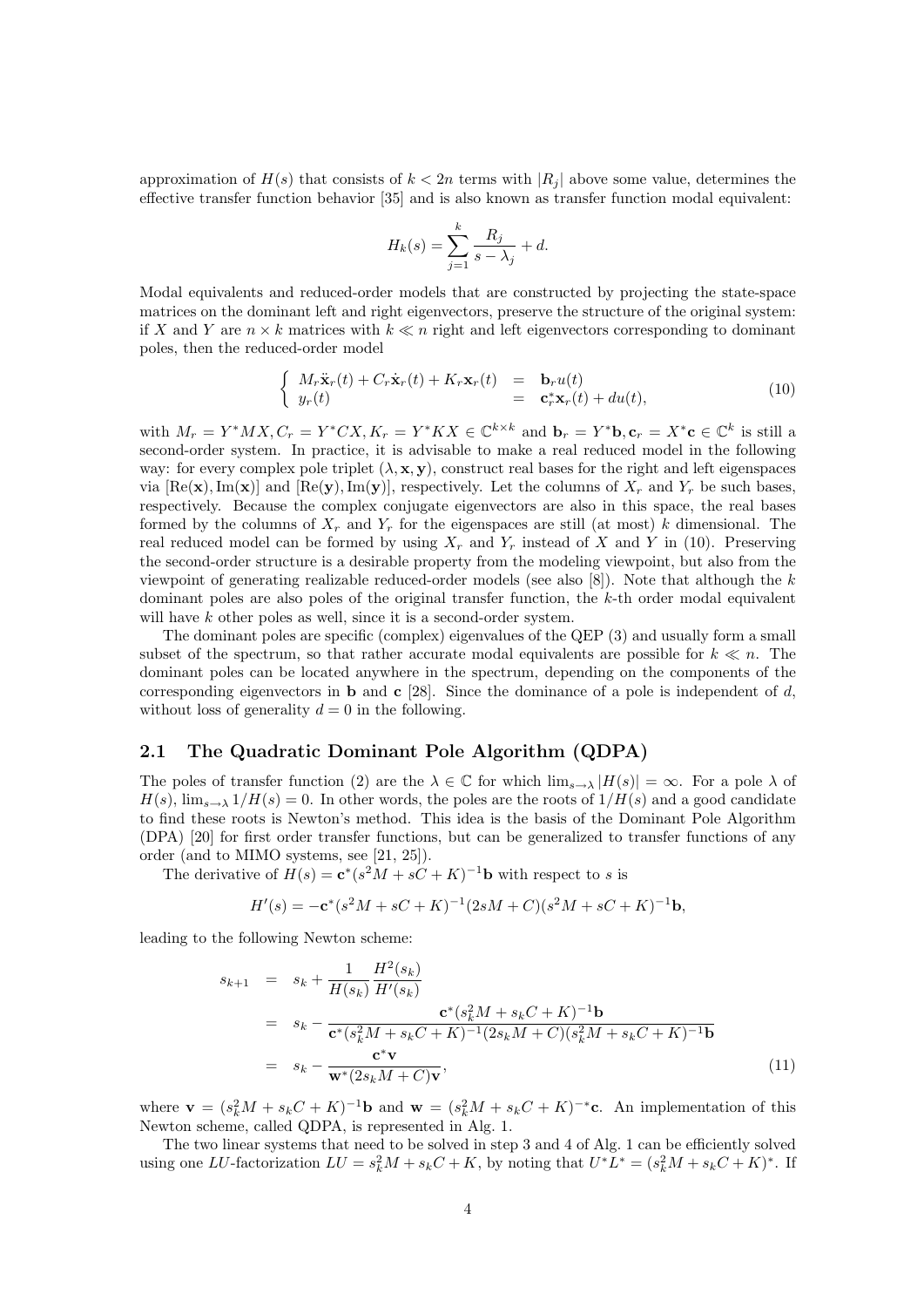#### Algorithm 1 Quadratic Dominant Pole Algorithm (QDPA)

**INPUT:** System  $(M, C, K, \mathbf{b}, \mathbf{c})$ , initial pole estimate  $s_0$ , tolerance  $\epsilon \ll 1$ 

**OUTPUT:** Approximate dominant pole  $\lambda$  and corresponding right and left eigenvectors **x** and y

- 1: Set  $k = 0$
- 2: while not converged do

3: Solve  $\mathbf{v}_k \in \mathbb{C}^n$  from  $(s_k^2 M + s_k C + K)\mathbf{v}_k = \mathbf{b}$ 

- 4: Solve  $\mathbf{w}_k \in \mathbb{C}^n$  from  $(s_k^2 M + s_k C + K)^* \mathbf{w}_k = \mathbf{c}$
- 5: Compute the new pole estimate

$$
s_{k+1} = s_k - \frac{\mathbf{c}^*\mathbf{v}_k}{\mathbf{w}_k^*(2s_kM+C)\mathbf{v}_k}
$$

6: The pole  $\lambda = s_{k+1}$  with  $\mathbf{x} = \mathbf{v}_k$  and  $\mathbf{y} = \mathbf{w}_k$  has converged if

$$
\|(s_{k+1}^2 M + s_{k+1}C + K)\mathbf{v}_k\|_2 < \epsilon
$$

7: Set  $k = k + 1$ 8: end while

the systems are solved exactly, QDPA converges asymptotically quadratically in the neigborhood of a solution. If an exact LU-factorization is not available, one has to use inexact Newton schemes, such as Jacobi-Davidson style methods [7, 32, 33, 34].

Note that QDPA operates on the original  $n \times n$  state-space matrices and that no linearization is needed. This is an advantage, since applying standard DPA to the linearized system (5) requires factorizations of  $2n \times 2n$  matrices (although the  $2n \times 2n$  linear equations can also be solved using only factorization of  $n \times n$  matrices, see also Section 3.2.2).

It is well known that when computing Rayleigh quotients corresponding to v and w, this leads to a second-order equation and hence to two Ritz values [3]. Selection of the best Ritz value can be difficult [16]. However, in QDPA the choice is automatically made via the Newton update (cf. step 5).

The matrix  $(s_{k+1}^2M + s_{k+1}C + K)$  in step 6 can be reused in step 3 and 4 of the next iteration, where it is needed anyway. In step 5, however, it is in general (depending on the sparsity of  $M$ and C), more efficient to compute  $(2s_kM+C)\mathbf{v}_k$  as  $(2s_k)(M\mathbf{v}_k)+C\mathbf{v}_k$ .

In [28] it is shown that DPA tends to converge to more dominant poles than two-sided Rayleigh quotient iteration. The fixed right-hand sides in DPA are crucial for this behavior, and it is expected that QDPA has the same desirable convergence.

In [11, 12] DPA was applied to compute dominant poles of high-order rational (polynomial) matrices  $Y(s)$  (nodal admittance matrices for electrical networks), which together with the derivative  $Y'(s)$  have straightforward construction laws. Other Newton based schemes (of which QDPA in fact is a specialization) for the computation of eigenvalues are presented, for instance, in [30]. In [36, Section 6] and [23] large overviews of existing methods are given. The method presented in this work focuses on the computation of dominant poles and is different from existing methods for quadratic eigenproblems because it uses a new selection criterion and efficient deflation.

# 3 Subspace acceleration, selection and deflation

QDPA can be extended with subspace acceleration and a selection strategy to improve global convergence to the most dominant poles, and deflation to avoid recomputation of already found poles. Although the ingredients are the same as for SADPA [26] and SAMDP [25], they are repeated here because especially the deflation procedure is more complicated for the quadratic eigenvalue problem [22].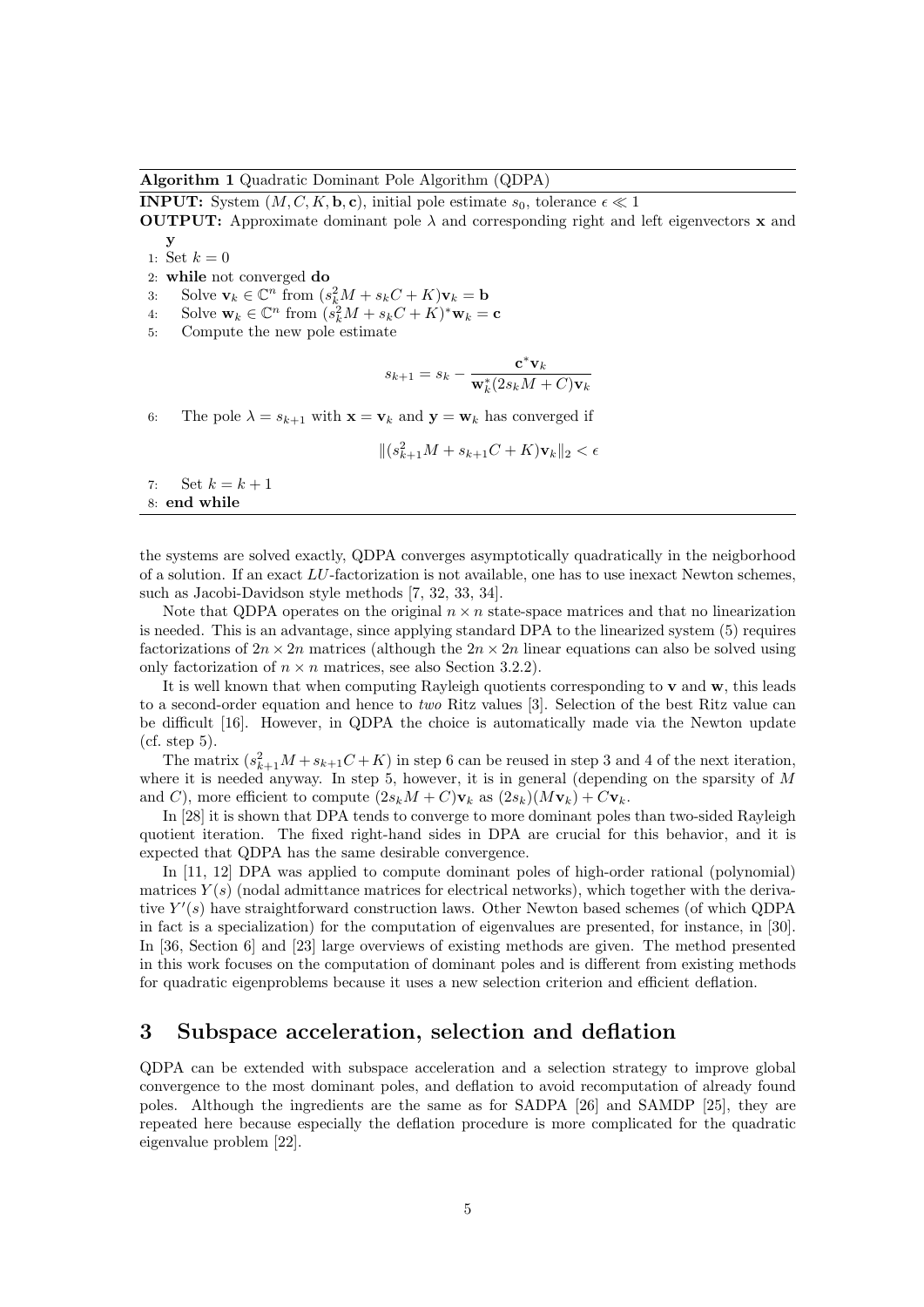#### 3.1 Subspace acceleration and selection

Instead of discarding the intermediate approximations  $v_k$  and  $w_k$  of the right and left eigenvectors in step 3 and 4, they are kept in (bi)orthogonal search spaces V and W. Following the Petrov-Galerkin approach, the projected quadratic eigenvalue problem becomes

$$
(\tilde{\lambda}^2 \widetilde{M} + \tilde{\lambda} \widetilde{C} + \widetilde{K}) \tilde{\mathbf{x}} = 0, \text{ and } \tilde{\mathbf{y}}^* (\tilde{\lambda}^2 \widetilde{M} + \tilde{\lambda} \widetilde{C} + \widetilde{K}) = 0,
$$
\n(12)

where the  $k \times k$  matrices  $\widetilde{M}$ ,  $\widetilde{C}$ ,  $\widetilde{K}$  are given by

$$
\widetilde{M} = W^*MV
$$
,  $\widetilde{C} = W^*CV$ , and  $\widetilde{K} = W^*KV$ .

In the k-th iteration this projected quadratic eigenvalue problem is of small size  $k \ll n$  and hence can be solved via linearization and the QZ method. With the eigentriplets  $(\tilde{\lambda}_i, \tilde{\mathbf{x}}_i, \tilde{\mathbf{y}}_i)$  of (12), approximate eigentriplets of the original problem can be constructed as

$$
(\hat{\lambda}_i = \tilde{\lambda}_i, \hat{\mathbf{x}}_i = V\tilde{\mathbf{x}}_i, \hat{\mathbf{y}}_i = W\tilde{\mathbf{y}}_i), \quad (i = 1, \dots, k). \tag{13}
$$

From these approximate triplets the most dominant is selected. To determine the most dominant, first the approximate left and right eigenvectors need to be normalized so that (cf. (9))

$$
-\hat{\mathbf{y}}_i^* K \hat{\mathbf{x}}_i + \hat{\lambda}_i^2 \hat{\mathbf{y}}_i^* M \hat{\mathbf{x}}_i = 1.
$$

The approximate residues  $\widehat{R}_i$  are given by

$$
\widehat{R}_i = (\mathbf{c}^* \hat{\mathbf{x}}_i)(\hat{\mathbf{y}}_i^* \mathbf{b}) \widehat{\lambda}_i,
$$

and the approximate triplets are sorted in decreasing  $|\widehat{R}_i|/|Re(\hat{\lambda}_i)|$  order. The shift in the next iteration becomes  $s_{k+1} = \hat{\lambda}_1$ .

Note that it is not needed to compute the approximate eigentriplets (13) explicitly, since the approximate residues  $\widehat{R}_i$  can be computed as

$$
\widehat{R}_i = ((\mathbf{c}^* V)\tilde{\mathbf{x}}_i)(\tilde{\mathbf{y}}_i^*(W^*\mathbf{b}))\tilde{\lambda}_i \quad (=(\mathbf{c}^*\hat{\mathbf{x}}_i)(\hat{\mathbf{y}}_i^*\mathbf{b})\hat{\lambda}_i),
$$

provided the  $\tilde{\mathbf{x}}_i$  and  $\tilde{\mathbf{y}}_i$  are scaled so that

$$
1 = -\tilde{\mathbf{y}}_i^* \widehat{K} \tilde{\mathbf{x}}_i + \tilde{\lambda}_i^2 \tilde{\mathbf{y}}_i^* \widehat{M} \tilde{\mathbf{x}}_i \quad (=-\hat{\mathbf{y}}_i^* K \hat{\mathbf{x}}_i + \hat{\lambda}_i^2 \hat{\mathbf{y}}_i^* M \hat{\mathbf{x}}_i).
$$

Numerically, however, it is often more robust to normalize the approximate eigenvectors so that

$$
\hat{\mathbf{x}}_i^* \hat{\mathbf{x}}_i = \hat{\mathbf{y}}_i^* \hat{\mathbf{y}}_i = 1,
$$

since then the angles  $\angle(\hat{\mathbf{x}}_i, \mathbf{c})$  and  $\angle(\hat{\mathbf{y}}_i, \mathbf{b})$  are considered [15, 28]: the poles of interest are those poles with eigenvectors in the direction of b and c. These scalings can still be performed on the vectors  $\tilde{\mathbf{x}}_i$  and  $\tilde{\mathbf{y}}_i$ .

The use of subspace acceleration has several advantages. Firstly, it may improve global convergence since the most dominant approximation is selected every iteration, and secondly, after convergence of a pole triplet already good approximations of other dominant pole triplets may be available. The price one has to pay are the costs for keeping the search spaces  $V$  and  $W$ orthogonal.

#### 3.2 Deflation

In contrast to ordinary and generalized eigenproblems, the at most  $2n$  eigenvectors of a quadratic eigenproblem obviously are not independent. Hence deflation by restriction cannot be applied directly (without linearization). Instead, an approach inspired by the deflation described in [22] is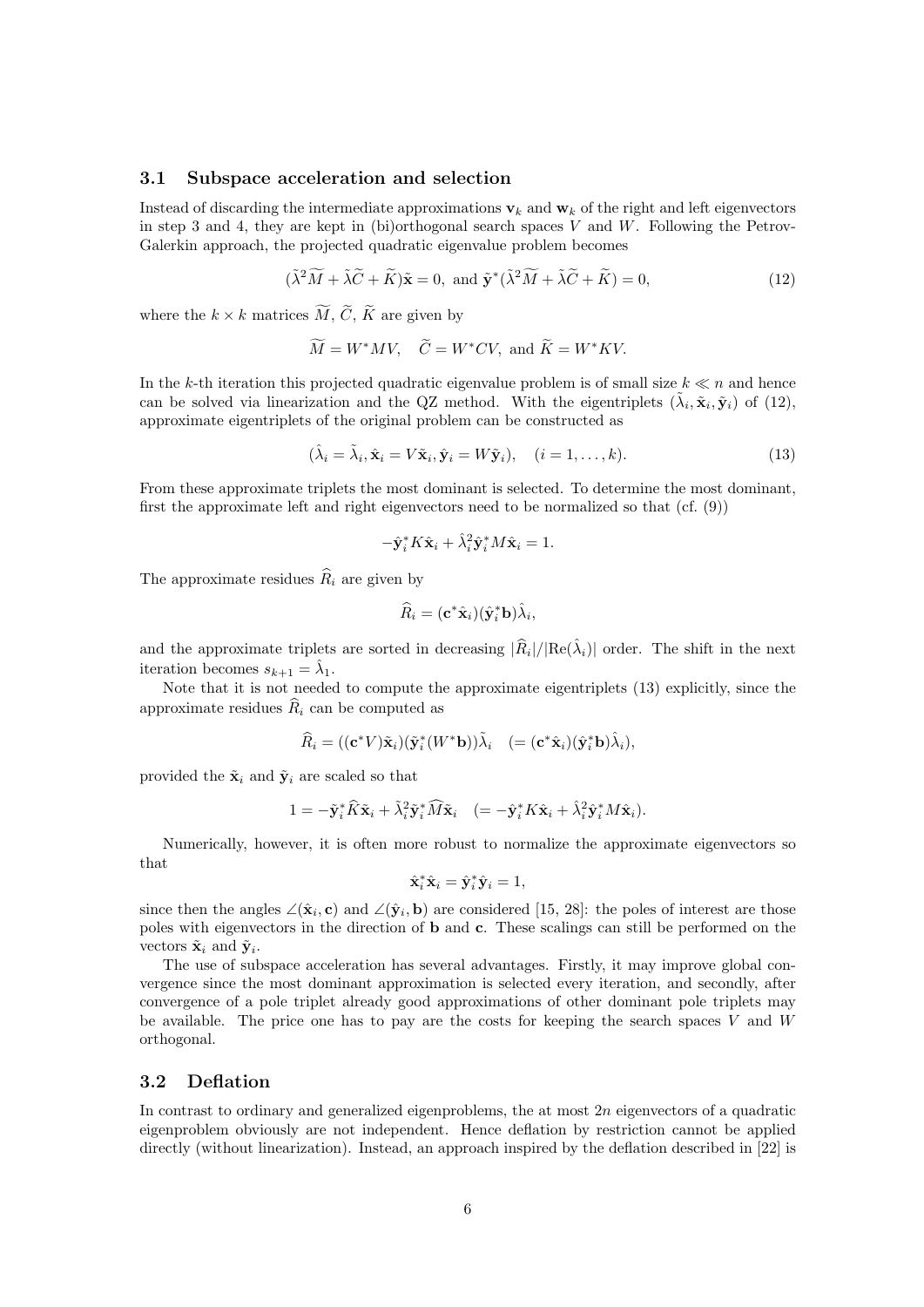used here. The idea is to implement deflation via the linearized eigenproblem, since the eigenvectors of the linearized eigenproblem are independent (assuming all eigenvalues are nondegenerate). This can be organized in two non-equivalent ways, as will be discussed next.

In the following, suppose that the  $(n \times k)$  matrices X and Y have as their columns the found right and left eigenvectors  $x_i$  and  $y_i$  ( $i = 1, ..., k$ ) of the QEP, respectively, and let Λ be a diagonal  $(k \times k)$  matrix with the corresponding eigenvalues on its diagonal. The corresponding eigenvector matrices for the linearized problem  $(A, B)$  are

$$
\Phi = \begin{bmatrix} X \\ X\Lambda \end{bmatrix}, \text{ and } \Psi = \begin{bmatrix} Y \\ Y\Lambda^* \end{bmatrix}.
$$

Furthermore, let the eigenvectors in X and Y be normalized so that  $\Psi^* A \Phi = \Lambda$  and  $\Psi^* B \Phi = I$ . Then it follows that the pencil

$$
((I - B\Phi\Psi^*)A(I - \Phi\Psi^*B), (I - B\Phi\Psi^*)B(I - \Phi\Psi^*B))
$$

has the same eigenvalues and eigenvectors as  $(A, B)$ , but with the found eigenvalues transformed to zero.

#### 3.2.1 Approach I: Orthogonalizing against found eigenvectors

A way to implement deflation for the expansion vectors  $v_k$  and  $w_k$  of the search spaces V and W of quadratic eigenproblem is:

1. Construct approximate eigenvectors for  $(A, B)$  via

$$
\phi_k = \begin{bmatrix} \mathbf{v}_k \\ \sigma \mathbf{v}_k \end{bmatrix}, \quad \psi_k = \begin{bmatrix} \mathbf{w}_k \\ \bar{\sigma} \mathbf{w}_k \end{bmatrix},
$$

where  $\sigma$  is the corresponding approximate eigenvalue, computed via the Newton update  $(cf. (11)).$ 

2. Project these approximations via

$$
\begin{bmatrix} \phi^1 \\ \phi^2 \end{bmatrix} = (I - \Phi \Psi^* B)\phi_k, \text{ and } \begin{bmatrix} \psi^1 \\ \psi^2 \end{bmatrix} = (I - \Psi \Phi^* B^*)\psi_k.
$$

3. Expand V and W (bi)orthogonally with  $\phi^1$  and  $\psi^1$ , respectively.

#### 3.2.2 Approach II: Deflation by restriction of linearized input and output vectors

A second way is to take advantage of the following efficient deflation for linear transfer functions. It can be verified  $(\Psi^*B\Phi = I)$  that with the deflated input and output vectors of the linearized problem

$$
\mathbf{b}_d = \begin{bmatrix} \mathbf{b}_d^1 \\ \mathbf{b}_d^2 \end{bmatrix} = (I - B\Phi \Psi^*) \begin{bmatrix} 0 \\ \mathbf{b} \end{bmatrix}, \text{ and } \mathbf{c}_d = \begin{bmatrix} \mathbf{c}_d^1 \\ \mathbf{c}_d^2 \end{bmatrix} = (I - B^* \Psi \Phi^*) \begin{bmatrix} \mathbf{c} \\ 0 \end{bmatrix},
$$

the residues of the deflated found poles are transformed to zero. Secondly, a straightforward manipulation shows that

$$
(s_k B - A)^{-1} \mathbf{b}_d \perp B^* \Psi
$$
, and  $(s_k B - A)^{-*} \mathbf{c}_d \perp B \Phi$ ,

so that in principle no explicit B-orthogonalizations of expansion vectors against found eigenvectors are needed. This property makes deflation very cheap, since per found pole only once two projections are needed to compute  $\mathbf{b}_d$  and  $\mathbf{c}_d$ .

The linear systems for DPA applied to the linearized system (4) are

$$
(s_k B - A)\mathbf{v}_g = \mathbf{b}_d
$$
, and  $(s_k B - A)^* \mathbf{w}_g = \mathbf{c}_d$ ,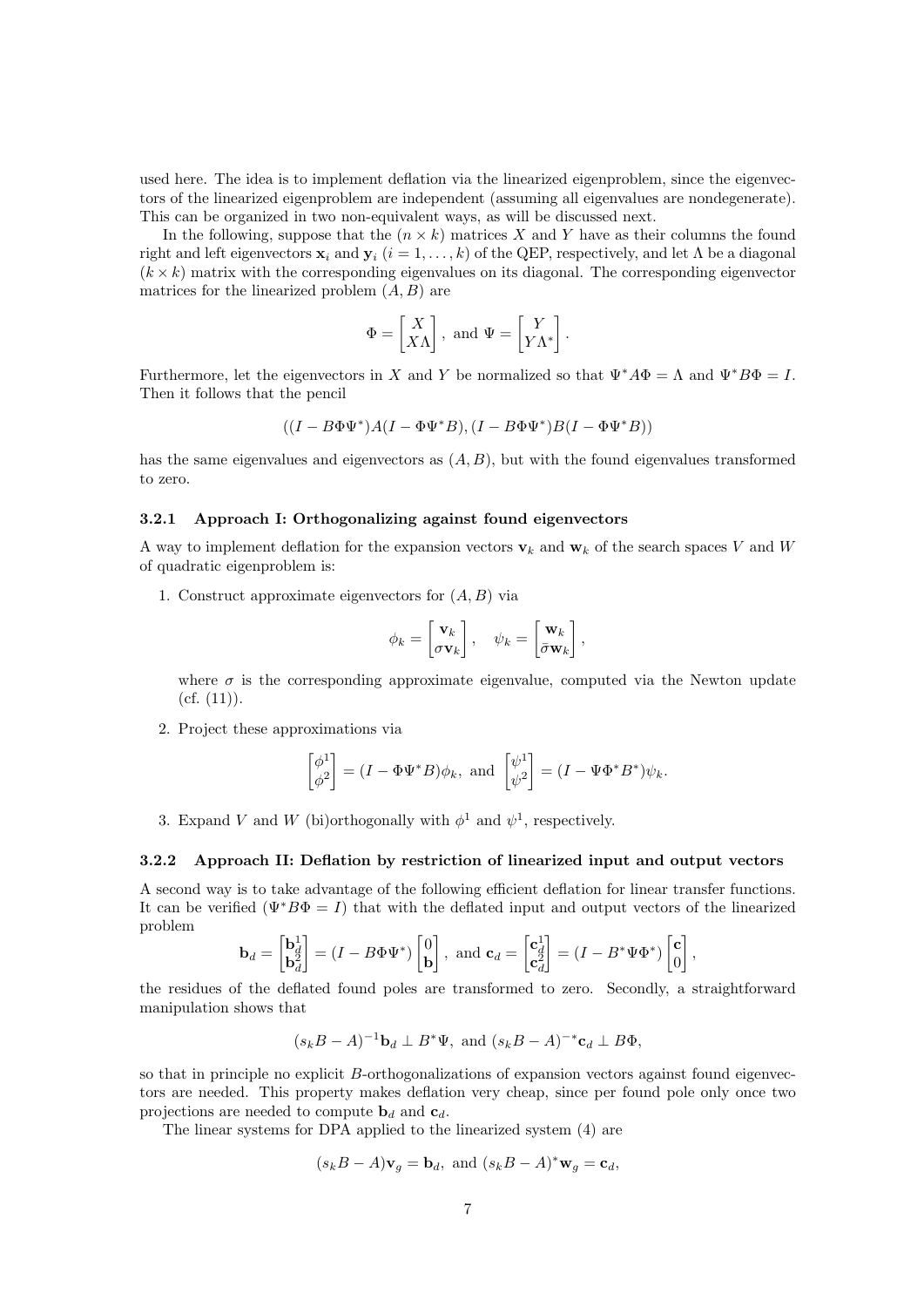with A and B as in (4). These systems can be solved without forming A and B: with  $\mathbf{v}_g^2$  and  $\mathbf{w}_g^2$ solutions of

$$
(s_k^2 M + s_k C + K)\mathbf{v}_g^2 = s_k \mathbf{b}_d^2 + \mathbf{b}_d^1, \text{ and } (s_k^2 M + s_k C + K)^* \mathbf{w}_g^2 = \bar{s}_k \mathbf{c}_d^2 + \mathbf{c}_d^1,
$$

it follows that for  $s_k \neq 0$ 

$$
\mathbf{v}_g = \begin{bmatrix} (-K^{-1}\mathbf{b}_d^1 + \mathbf{v}_g^2)/s_k \\ \mathbf{v}_g^2 \end{bmatrix}, \text{ and } \mathbf{w}_g = \begin{bmatrix} (-K^{-*}\mathbf{c}_d^1 + \mathbf{w}_g^2)/\bar{s}_k \\ \mathbf{w}_g^2 \end{bmatrix}.
$$

The search spaces V and W are expanded with  $\mathbf{v}_g^1 = (-K^{-1}\mathbf{b}_d^1 + \mathbf{v}_g^2)/s_k$  and  $\mathbf{w}_g^1 = (-K^{-*}\mathbf{c}_d^1 + \mathbf{v}_g^2)$  $\mathbf{w}_g^2/\bar{s}_k$ , respectively. Although theoretically  $\Psi^*B\mathbf{v}_g = \Phi^*B^*\mathbf{w}_g = 0$ , components in the direction of already found eigenvectors may enter the search spaces again because of rounding errors. To avoid convergence to found eigentriplets it is therefore needed to compute the approximate residues via the deflated input and output vectors  $\mathbf{b}_d$  and  $\mathbf{c}_d$ , so that in fact deflation takes place implicitly. If  $\hat{\mathbf{x}}$  and  $\hat{\mathbf{y}}$  are approximate normalized right and left eigenvectors corresponding to  $\hat{\lambda}$  of the QEP. then the approximate linearized residue is computed as

$$
\widehat{R} = (\mathbf{c}_d^* \begin{bmatrix} \hat{\mathbf{x}} \\ \hat{\lambda} \hat{\mathbf{x}} \end{bmatrix}) (\begin{bmatrix} \hat{\mathbf{y}}^* & \hat{\lambda} \hat{\mathbf{y}}^* \end{bmatrix} \mathbf{b}_d).
$$

Because the residues of already found poles are transformed to zero, there is practically no risk of selecting approximations of already found poles, so that expansion of the search spaces with already found components is limited.

The two approaches described in this section are not equivalent, i.e. given the same shift  $s_k$ , they do not compute the same expansion vectors, nor is it possible to decide which is the best on pure theoretical grounds. An advantage of Approach I is that the original Newton equations are solved, but on the other hand the Newton update needs to be computed in step 1, and moreover, orthogonalization against found eigenvectors must be carried out every iteration. The big advantage of Approach II is that deflation needs to be carried out only once per found pole (for **b** and **c**), while it is required that K is nonsingular, since solves with K and  $K^*$  are needed. Numerical experiments, reported in Section 4, show that Approach II is more efficient and effective in practice.

#### 3.3 Improving local convergence

As soon as an approximate pole triplet is accurate enough, for instance when  $\|(s_{k+1}^2M + s_{k+1}C +$ K) $v_k||_2 < \epsilon_r$  with  $\epsilon < \epsilon_r < 10^{-4}$ , then convergence can be accelerated by using one or two iterations of quadratic two-sided Rayleigh Quotient Iteration, described in Alg. 2 (see [32] for a Jacobi-Davidson equivalent). The equation for the Rayleigh quotients, given left and right eigenvector approximations  $\mathbf{w}_{k+1}$  and  $\mathbf{v}_{k+1}$ , is

$$
(\tilde{\lambda}^2 \mathbf{w}_{k+1}^* M \mathbf{v}_{k+1} + \tilde{\lambda} \mathbf{w}_{k+1}^* C \mathbf{v}_{k+1} + \mathbf{w}_{k+1}^* K \mathbf{v}_{k+1}) \tilde{\mathbf{x}} = 0,
$$

which is a  $1 \times 1$  QEP, and hence provides two Ritz values, so a selection must be made [16]. The best choice here would be to select the Ritz value closest to  $s_{k+1}$ . For the goal of improving an already rather accurate eigentriplet, however, it is very likely that the approximate eigenvalue is already of the desired accuracy, while the corresponding eigenvector approximations need to be improved. To avoid the selection procedure, the new eigenvalue is computed via the Newton update (cf. step 5 in Alg. 1). Essentially, the QRQI presented in Alg. 2 is the same as QDPA, but the right-hand sides are updated every iteration.

### 4 Numerical results

In this section, subspace accelerated QDPA is applied to two large-scale examples. The constructed modal equivalents are compared to reduced-order models computed by a second-order Arnoldi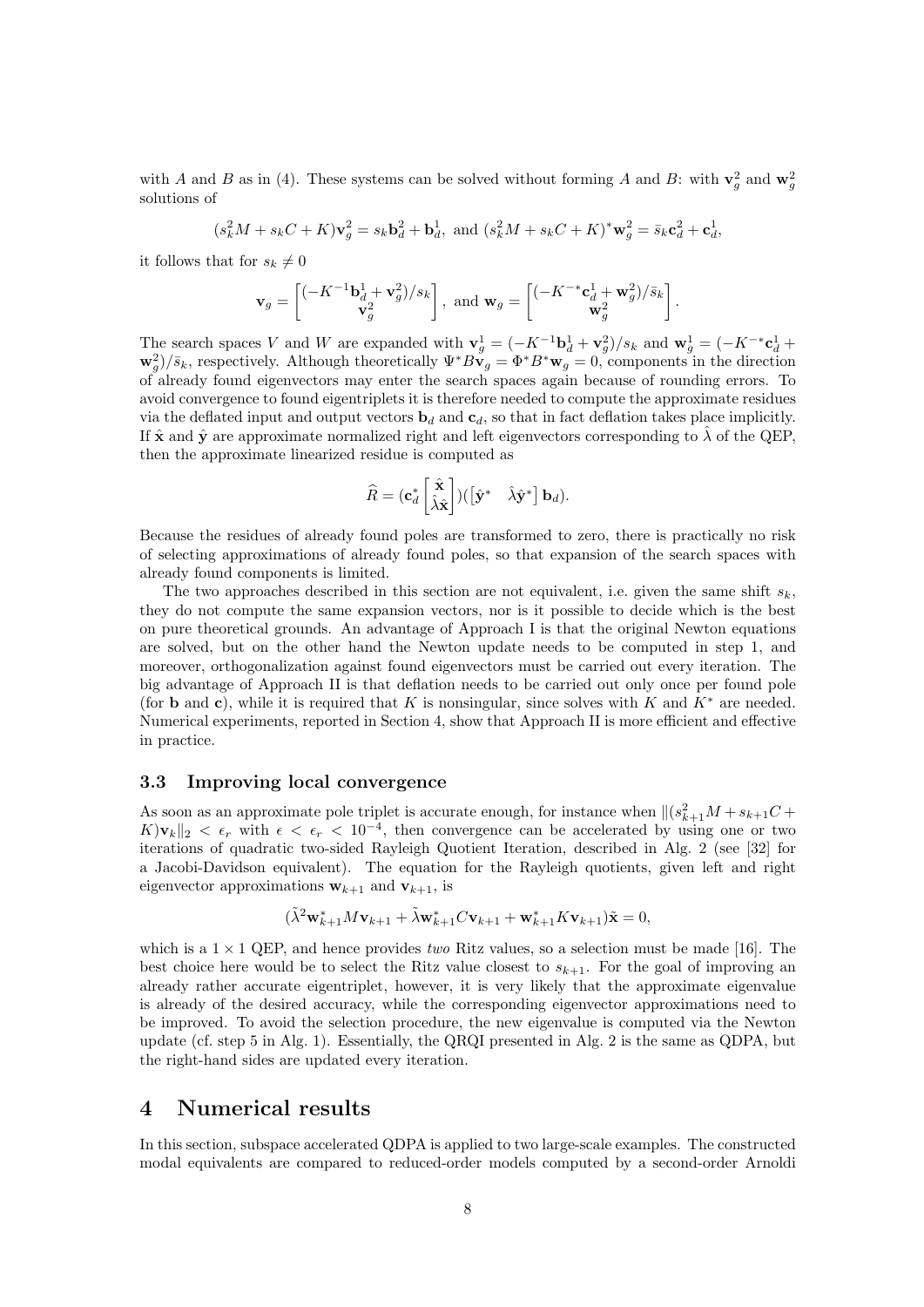Algorithm 2 Quadratic Rayleigh Quotient Iteration (QRQI)

**INPUT:** System  $(M, C, K, \mathbf{v}, \mathbf{w})$ , initial estimate  $s_0$ , tolerance  $\epsilon \ll 1$ 

**OUTPUT:** Approximate eigenvalue  $\lambda$  and corresponding right and left eigenvectors **x** and **y** 1: Set  $k = 0$ 

2: while not converged do

3: Solve  $\mathbf{v}_{k+1} \in \mathbb{C}^n$  from  $(s_k^2 M + s_k C + K)\mathbf{v}_{k+1} = (2s_k M + C)\mathbf{v}_k$ 

- 4: Solve  $\mathbf{w}_{k+1} \in \mathbb{C}^n$  from  $(s_k^2 M + s_k C + K)^* \mathbf{w}_{k+1} = (2s_k M + C)^* \mathbf{w}_k$
- 5: Compute the new eigenvalue estimate

$$
s_{k+1} = s_k - \frac{\mathbf{w}_k^*(2s_k M + C)^* \mathbf{v}_{k+1}}{\mathbf{w}_{k+1}^*(2s_k M + C) \mathbf{v}_{k+1}}
$$

6: The eigenvalue  $\lambda = s_{k+1}$  with  $\mathbf{x} = \mathbf{v}_{k+1}$  and  $\mathbf{y} = \mathbf{w}_{k+1}$  has converged if

$$
\|(s_{k+1}^2 M + s_{k+1}C + K)\mathbf{v}_{k+1}\|_2 < \epsilon
$$

7: Set  $k = k + 1$ 8: end while

method [4], and it is shown how the dominant poles computed by QDPA can be used to improve such reduced-order models. All experiments reported here are executed in Matlab 7.3 on a SUN Ultra 20 (AMD Opteron 2.8GHz, 2GB RAM). During the selection procedure of the most dominant eigentriplet, the approximate eigenvectors are scaled so that (cf. Section 3.1)

$$
\hat{\mathbf{x}}_i^* \hat{\mathbf{x}}_i + |\hat{\lambda}_i|^2 \hat{\mathbf{x}}_i^* \hat{\mathbf{x}}_i = \hat{\mathbf{y}}_i^* \hat{\mathbf{y}}_i + |\hat{\lambda}_i|^2 \hat{\mathbf{y}}_i^* \hat{\mathbf{y}}_i = 1.
$$

#### 4.1 The Butterfly gyro

The Butterfly gyro, developed at the Imego Institute with Saab Bofors Dynamics AB, is a vibrating micro-mechanical gyro that is used in inertial navigation applications, for instance for the detection of (unwanted) forces in (unwanted) directions (see [1, 18] for more details). For future improvements of the Butterfly gyro, efficiency and accuracy of gyro simulations is of great importance. Model order reduction not only reduces the simulation times significantly, it also provides a state-space equivalent formulation of the original finite element representation, which is helpful in developing and testing signal processing algorithms for the gyro.

The system matrices of the second-order system  $(M, C, K, \mathbf{b}, \mathbf{c})$  can be found in the Oberwolfach benchmark collection [1]. The full system has 17361 degrees of freedom, one input and 12 outputs. For the experiments here **b** was the input vector  $B$ , **c** was taken to be the first column of the 17361 × 12 selector (output) matrix L, and  $C = \beta K$  with  $\beta = 10^{-7}$  (equal to the settings in [18]).

The QDPA algorithm with subspace acceleration was used to compute 5, 10, 20, 30, and 35 dominant poles, using both of the deflation strategies described in Section 3.2. Since the frequency range of interest is from  $10^4$  Hz to  $10^6$  Hz, the initial shift was  $s_0 = 2\pi i (1.5 \cdot 10^5)$ . The process was restarted with search spaces containing the  $k_{\text{min}} = 4$  most dominant approximations at dimension  $k_{\text{max}} = 10$ . Note that all linear system solves were computed directly, that is using the backslash operator in Matlab, and not using LU-factorizations of  $Q(s_k) = s_k^2 M + s_k C + K$ , since this appeared to be significantly faster (and requiring less memory). The running times shown in Table 1 show that deflation Approach II (implicitly solving the linearized system and deflating b and c, see Section 3.2.2) is more efficient than deflation Approach I (explicit orthogonalization against found eigenvectors (Section 3.2.1)). The frequency response Bode plots, based on the modal equivalents computed using the second deflation strategy, are shown in Figure 1. Since qualitatively there is no difference between the two deflation strategies (not shown here), deflation strategy II is the method of choice.

Typically, the 20 most dominant poles, causing the highest peaks in the Bode plot, were found relatively quickly compared to the total running time for computing 35 dominant pole triplet.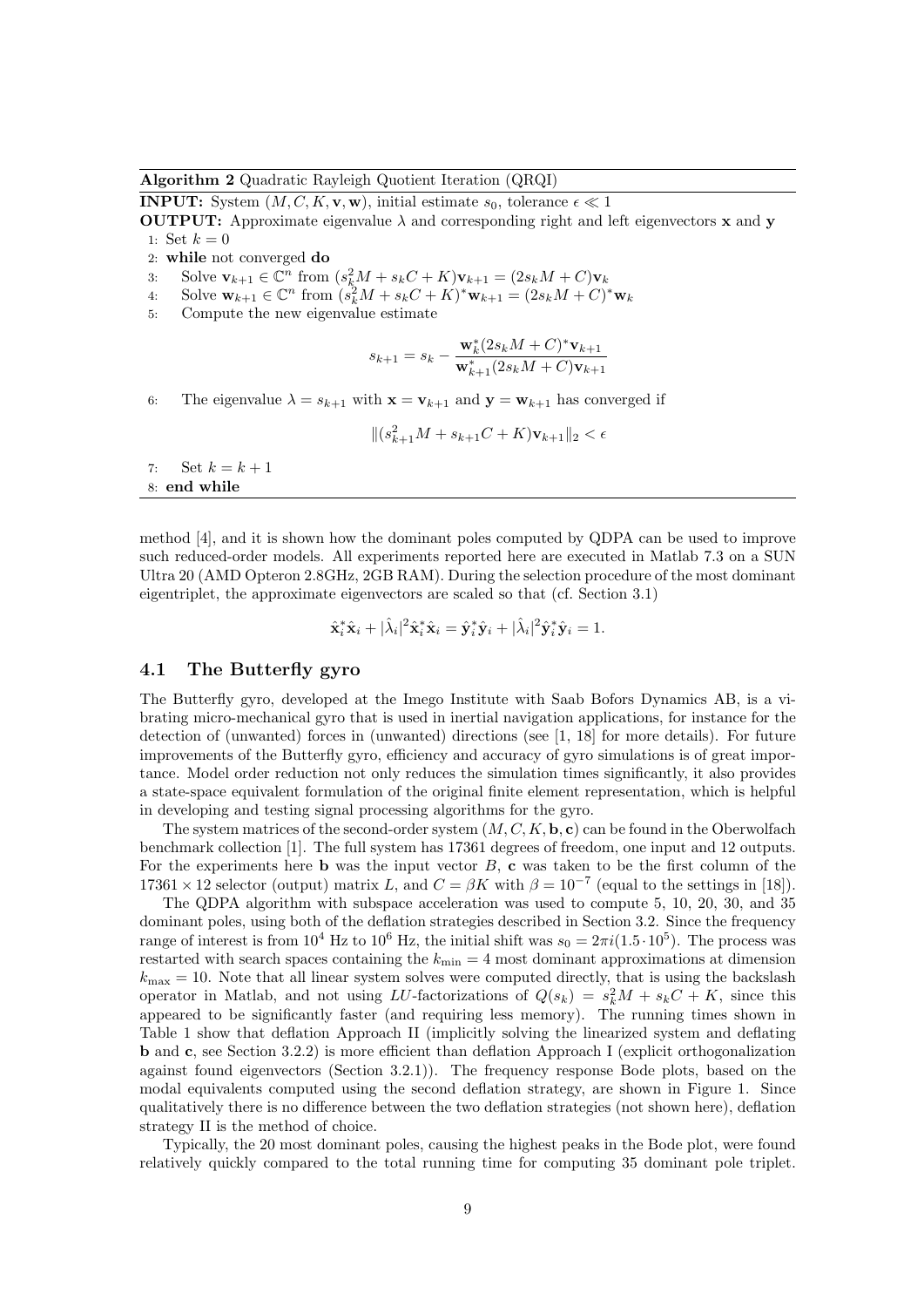Table 1: Computational times for computing dominant poles and left and right eigenvectors of the Butterfly Gyro  $(n = 17361)$ . Deflation type I refers to explicit orthogonalization against found eigenvectors, type II refers to using implicit linearization and deflated input and output vectors. Every iteration a solve with  $Q(s_k) = s_k^2 M + s_k C + K$  and  $(Q(s_k))^*$  is needed.

| $60110$ MICH $\mathcal{C}(0)$ |             |              |             |  |
|-------------------------------|-------------|--------------|-------------|--|
| Deflation I                   |             | Deflation II |             |  |
| Time $(s)$                    | #iterations | Time $(s)$   | #iterations |  |
| 147                           | 28          | 111          | 16          |  |
| 541                           | 111         | 228          | 33          |  |
| 1157                          | 235         | 576          | 91          |  |
| 1947                          | 389         | 1100         | 191         |  |
| 2560                          | 508         | 1345         | 233         |  |
|                               |             |              |             |  |

As more dominant poles are found, only less distinguishing, more or less equally dominant poles remain and QDPA has difficulties in finding these less dominant poles. Comparing the 20th, 30th and 35th order solutions (note that the *real orthogonal* bases for the left and right eigenspaces were equal to the number of poles found for these models, see also Section 2), it can also be observed that qualitatively the improvement is smaller. For practical purposes, especially a good match in the  $10^4 - 10^5$  Hz frequency range is of importance.

In [18] a 40th order reduced model of the Butterfly gyro was presented. This model was created by computing an orthonormal basis for the Krylov space  $K^{40}(K^{-1}M, K^{-1}b)$  (note that C was neglected and in fact PRIMA [24] was applied, see [29] for more details). If the columns of X form an orthonormal basis for this Krylov space, then the reduced system becomes

#### $(X^*MX, X^*CX, X^*KX, X^*b, X^*c).$

In Figure 2 the Bode plot of this 40th order model is plotted together with the 30th and 35th order QDPA models. In the eye norm it appears as if the 35th and 40th order model are qualitatively the same, except near 10<sup>6</sup> Hz, where the 35th order QDPA model is more accurate. Although the latter is confirmed by the relative error plots in Figure 3, it can also be observed that the 40th order model is more accurate in the lower frequency range. Both the 35th order QDPA and 40th order PRIMA model, however, are of acceptable accuracy. The accuracy of the QDPA model is almost constant over the range  $10^4$  Hz to  $10^6$  Hz, while the accuracy of the PRIMA model decreases after  $10^5$  Hz. This can be explained by the fact that the expansion point for PRIMA was  $\sigma = 0$ , so that the reduced model is more accurate in the lower frequency range. The QDPA models, on the other hand, are accurate in the neighborhood of frequencies near the imaginary parts of the dominant poles. Although the PRIMA model can be computed in considerably less time (about 20s), it will not always produce more accurate reduced models. If the imaginary parts of the dominant poles vary largely in magnitude and hence the Bode plot shows peaks over a larger frequency range, then a single expansion point may not be sufficient to produce an acceptable reduced model (rational Krylov methods may be used to handle this, see [10] and the next example), while subspace accelerated QDPA finds the dominant poles automatically.

#### 4.2 The breathing sphere

The breathing sphere, taken from [17], is a three-dimensional vibrating body and has its origin in sound radiation analysis (acoustics). A finite element discretization leads to a second-order model of order  $n = 17611$ , with transfer function

$$
H(s) = \mathbf{c}^*(sM^2 + sC + K)\mathbf{b}.
$$

The input vector b contains the normal-velocities of each element, the state x represents the acoustic pressure on the corresponding elements, and the output vector c selects state variables.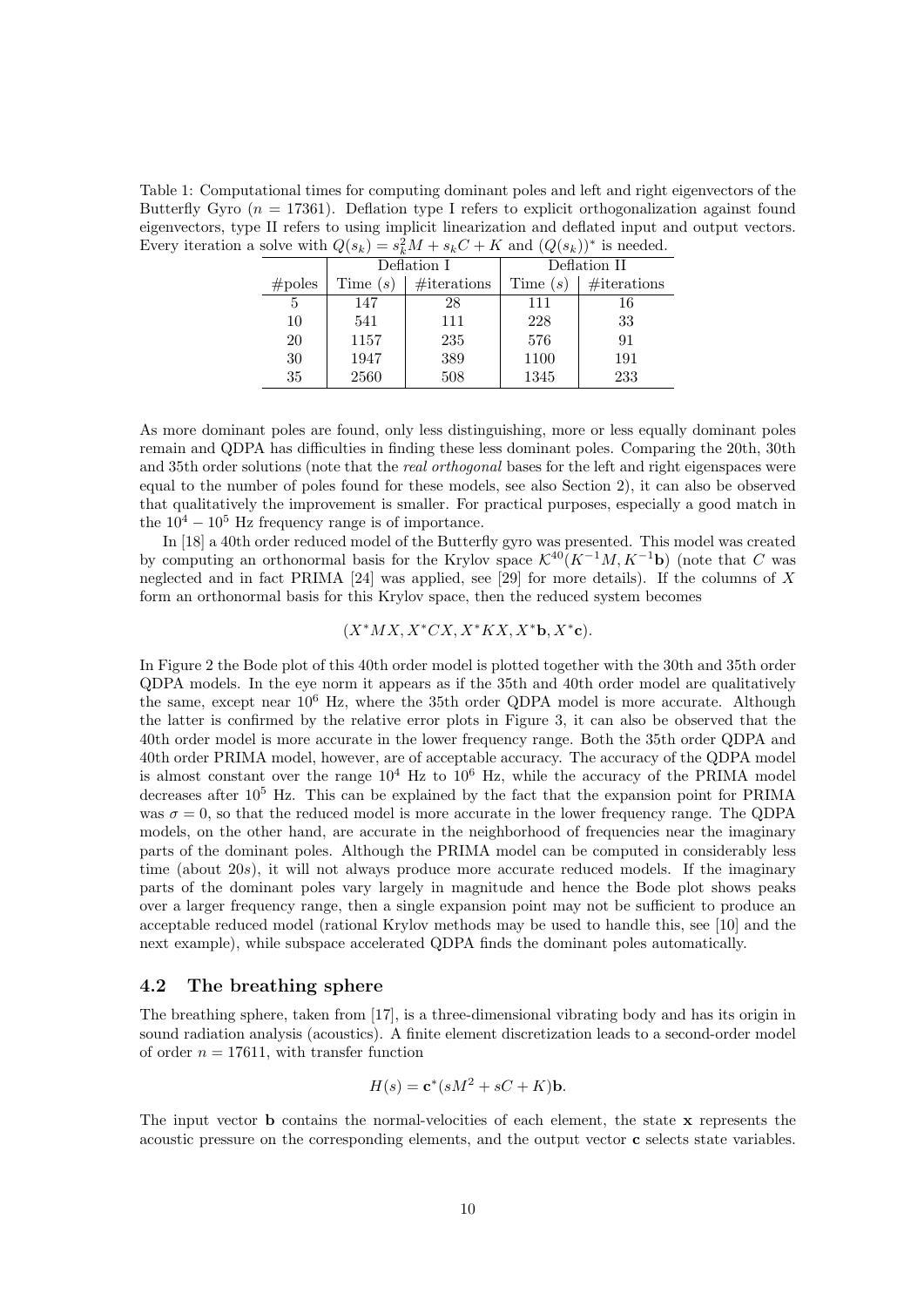

Figure 1: Exact transfer function (solid) and 35th (dash-dot), 30th (dash), 20th (dot), and 10th (dash-dot-square) order modal equivalents (based on eigenspaces of 35, 30, 20 and 10 dominant poles, respectively).



Figure 2: Exact response (solid), 40th order PRIMA model (dash), and 35th (dash-dot) and 30th (dot) order modal equivalents.



Figure 3: Relative error for 40th order PRIMA model (dash) and 35th order QDPA modal equivalents (dash-dot).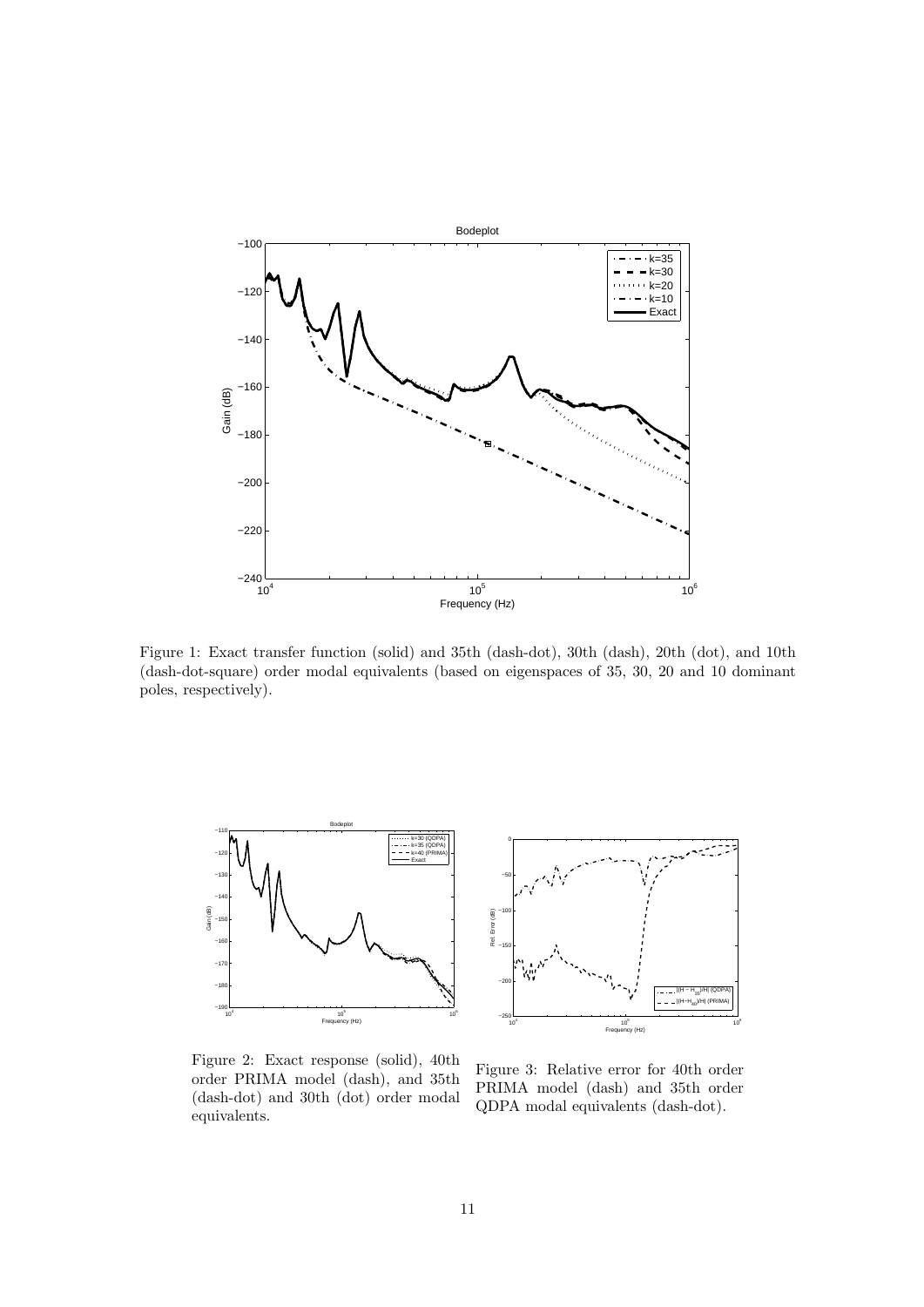In this experiment all elements of **c** are zero, except for  $c_{173} = 1^2$ . The mass matrix M is symmetric.

The QDPA algorithm with subspace acceleration was used to compute 10, 20, 40, and 60 dominant poles, using deflation strategy II described in Section 3.2. The initial shift was  $s_0 = 2i$ . The process was restarted with search spaces containing the  $k_{\text{min}} = 4$  most dominant approximations at dimension  $k_{\text{max}} = 10$ . All linear system solves were computed directly using the backslash operator in Matlab. The running times are shown in Table 2. The frequency response Bode plots of the modal equivalents of order  $k = 2 \times 40$  and  $k = 2 \times 60$  are shown in Figure 4, together with a 40th order rational second-order Krylov model (Rational Krylov via Arnoldi (RKA)). A second-order Krylov subspace is defined as

$$
\mathcal{G}^{k+1}(A, B, \mathbf{v}_0) = \mathrm{span}(\mathbf{v}_0, \mathbf{v}_1, \dots, \mathbf{v}_k),
$$

with

$$
\mathbf{v}_1 = A\mathbf{v}_1
$$
  

$$
\mathbf{v}_i = A\mathbf{v}_{i-1} + B\mathbf{v}_{i-2}, \quad (i = 2, \dots, k).
$$

The second-order RKA model was constructed as  $(W^*MV, W^*CV, W^*KV, W^*$ **b**,  $V^*$ **c**), where the columns of  $V$  and  $W$  are orthonormal bases for the second-order rational Krylov subspaces

$$
\bigcup_{j=1}^4 \mathcal{G}^{10}(-\widetilde{K}_j^{-1}\widetilde{C}_j, -\widetilde{K}_j^{-1}M, \widetilde{K}_j^{-1}\mathbf{b}),
$$

and

$$
\bigcup_{j=1}^4\mathcal{G}^{10}(-\widetilde{K}_{j}^{-*}\widetilde{C}_{j}^{*},-\widetilde{K}_{j}^{-*}M^{*},\widetilde{K}_{j}^{-*}\mathbf{c}),
$$

respectively, with  $K_j = \sigma_j^2 M + \sigma_j C + K$ ,  $\tilde{C}_j = 2\sigma_j M + C$ , and interpolation points  $\sigma_1 = 0.1$ ,  $\sigma_2 = 0.5, \sigma_3 = 1, \sigma_4 = 5.$  See [4] for the complete second-order Arnoldi algorithm (SOAR) and more details.

The 40th order SOAR model captures the response for low frequencies, but fails to match the peaks around 0.6 rad/s and higher frequencies. The QDPA modal equivalents, on the other hand, are more accurate in the details. The CPU time to produce the SOAR model was only 506 seconds, but it is difficult to choose the interpolation points in such a way that the model captures more detail. QDPA computes the dominant poles automatically and consequently, the modal equivalents capture the details (the peaks) in the frequency response.

These observations lead to the idea of filling in the missing details of the rational SOAR model by expanding the Krylov bases  $V$  and  $W$  with the right and left eigenvectors  $X$  and Y of dominant poles computed by QDPA:  $\widetilde{V} = [V, X]$  and  $\widetilde{W} = [W, Y]$ , respectively. The columns of  $\tilde{V}$  and  $\tilde{W}$  are kept orthogonal, and the new reduced-order model is constructed as  $(\widetilde{W}^*M\widetilde{V}, \widetilde{W}^*C\widetilde{V}, \widetilde{W}^*K\widetilde{V}, \widetilde{W}^*b, \widetilde{V}^*c)$ . Note that the number of matched moments (thanks to SOAR [4]) is the same for this hybrid model, and also the dominant poles computed by QDPA are poles of this model. Figure 5 shows the frequency responses of a 10th order modal equivalent computed by QDPA with  $s_0 = 0.6i$  (25 iterations, 691 seconds), the 40th order SOAR RKA model, the hybrid model, and the exact response. The 10th order modal equivalent captures the peaks near  $\omega = 0.6$  rad/s that the SOAR model misses. The hybrid model combines the best of the two models, as can also be observed in the error plot in Fig. 6: the relative error near  $\omega = 0.6$ rad/s drops from  $O(1)$  to  $O(10^{-2})$ . Adding more dominant poles leads to improvements in other frequency ranges as well.

The other way around, the imaginary parts of the dominant poles computed by QDPA can also be used as interpolation points for the rational SOAR models, to get better detail in the

<sup>2</sup>Communicated by J. Lampe [17].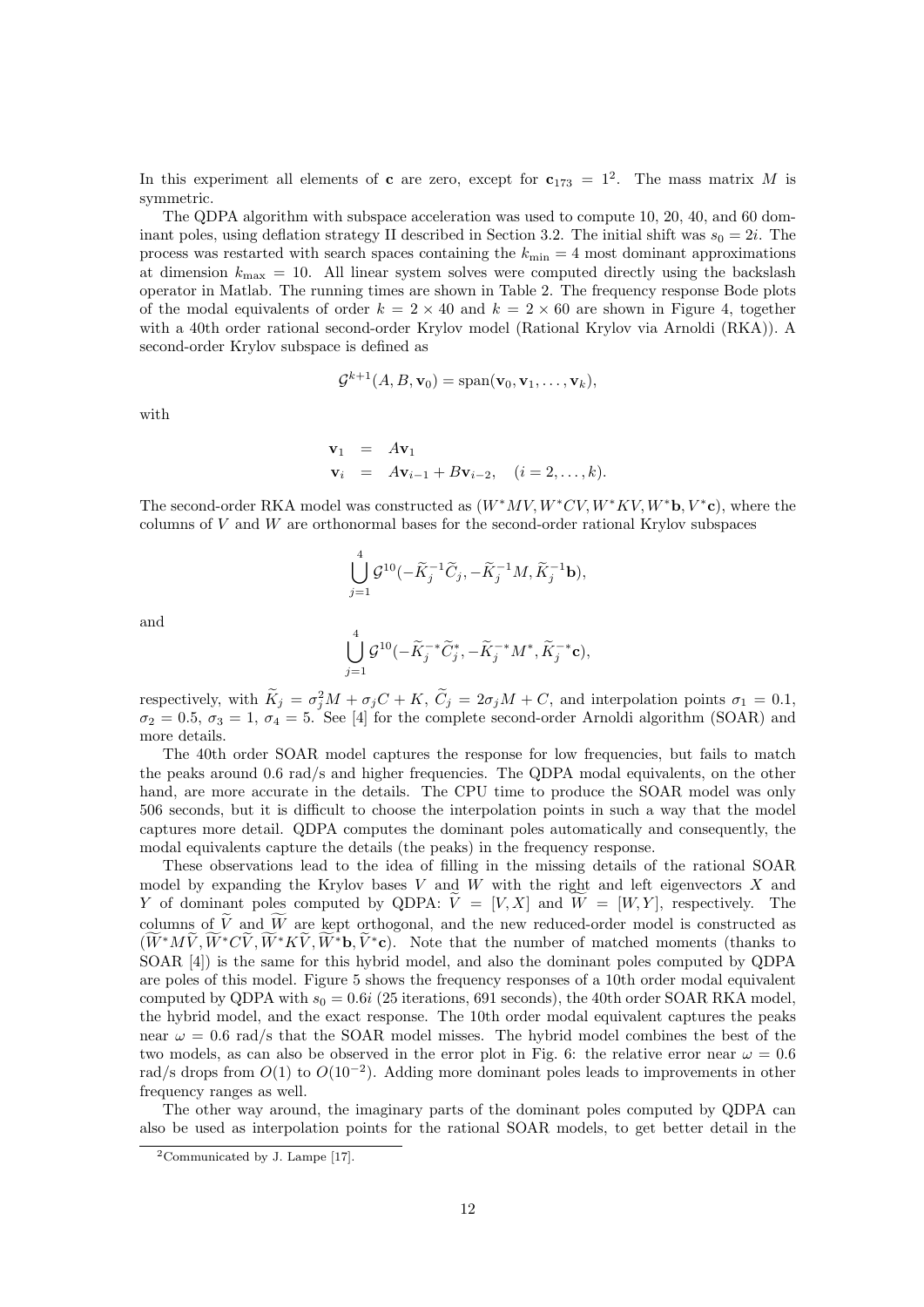Table 2: Computational times for computing dominant poles and left and right eigenvectors of the breathing sphere  $(n = 17611)$ . Every iteration a solve with  $Q(s_k) = s_k^2 M + s_k C + K$  and  $(Q(s_k))^*$ is needed.

| # poles | Time $(s)$ | $\#$ iterations |
|---------|------------|-----------------|
| 10      | 2800       | 108             |
| 20      | 4280       | 156             |
| 40      | 13901      | 546             |
| 60      | 29880      | 1223            |





Figure 4: Exact transfer function (solid), 40th order SOAR RKA model (dot), and 80th (dash-dot) and 120th (dash) order modal equivalents.

Figure 5: Exact transfer function (solid), 40th order SOAR RKA model (dot), 10th (dash-dot) order modal equivalent, and 50th order hybrid RKA+QDPA (dash).



Figure 6: Relative errors for 10th order modal equivalent (dash-dot), 40th order SOAR RKA model (dot), and 50th order hybrid RKA+QDPA (dash).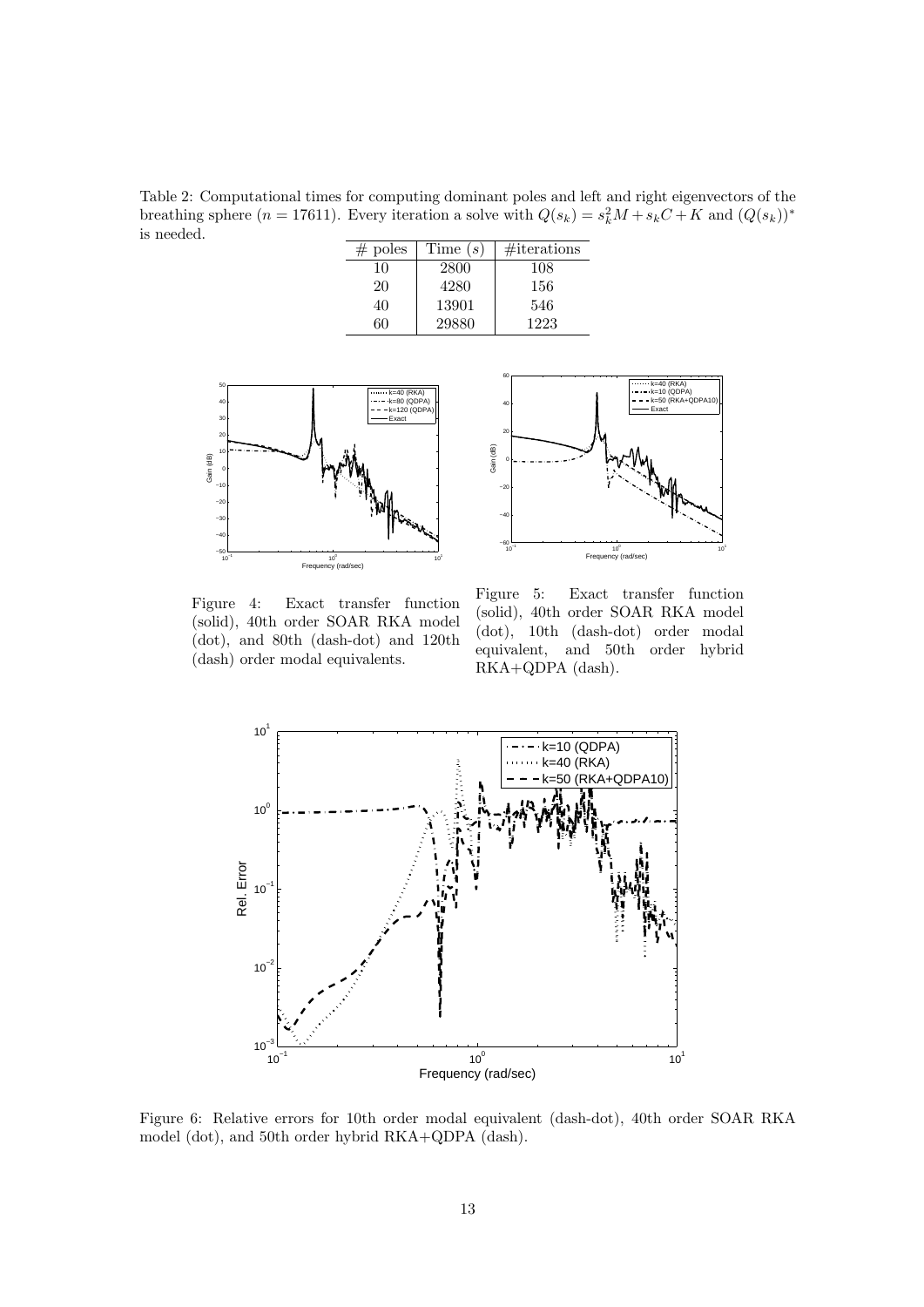

Figure 7: Exact transfer function (solid), 70th order SOAR RKA model (dash) using interpolation points based on dominant poles, and relative error (dash-dot).

corresponding frequency range. Given a dominant pole  $\lambda = \alpha + \beta i$ , one can use either  $\sigma = \beta$  (real) or  $\sigma = \beta i$  as interpolation point. According to [14, Chapter 6] real shifts have a more global effect, while purely imaginary shifts focus more on detail, and hence is advised when trying to capture the peaks. Figure 7 shows the frequency response of a 70th order SOAR model that was computed using interpolation points  $\sigma_1 = 0.65i$ ,  $\sigma_2 = 0.78i$ ,  $\sigma_3 = 0.93i$ , and  $\sigma_4 = 0.1$ . The imaginary shifts  $\sigma_1$ ,  $\sigma_2$ , and  $\sigma_3$  correspond to the imaginary parts of the dominant poles that cause peaks between  $\omega = 0.6$  rad/s and  $\omega = 1$  rad/s. These poles were selected from 5 poles computed by QDPA with  $s_0 = 0.6i$  (691 seconds, the same run as in the previous paragraph). For each interpolation point a 10-dimensional dual second-order Krylov subspace was computed using SOAR (1373 seconds), and because real bases were used in the projection, the dimension of the reduced-order model is  $k = 3 \times 20 + 10 = 70$ . This reduced model is more accurate than the previous reduced-order models, up to  $\omega = 1$  rad/s. Although the dominant poles near the imaginary shifts are present in this reduced-order model, this is in general not guaranteed. Nevertheless, this approach appears to be more robust than adding dominant poles (and corresponding states) to the reduced-order model like in the previous paragraph, albeit computationally more expensive since complex interpolation points are needed. Combined with strategies that determine the sizes of the rational Krylov spaces dynamically, as described in [14, Chapter 6] and [10], more efficient schemes can be designed.

# 5 Higher-order systems, zeros, and MIMO systems

#### 5.1 Higher-order dynamical systems

The algorithms and techniques developed in the previous sections can be applied to higher order polynomial transfer functions. Consider the p-th order polynomial transfer function

$$
H(s) = \mathbf{c}^*(s^p A_p + s^{p-1} A_{p-1} + \dots + sA_1 + A_0)^{-1} \mathbf{b},
$$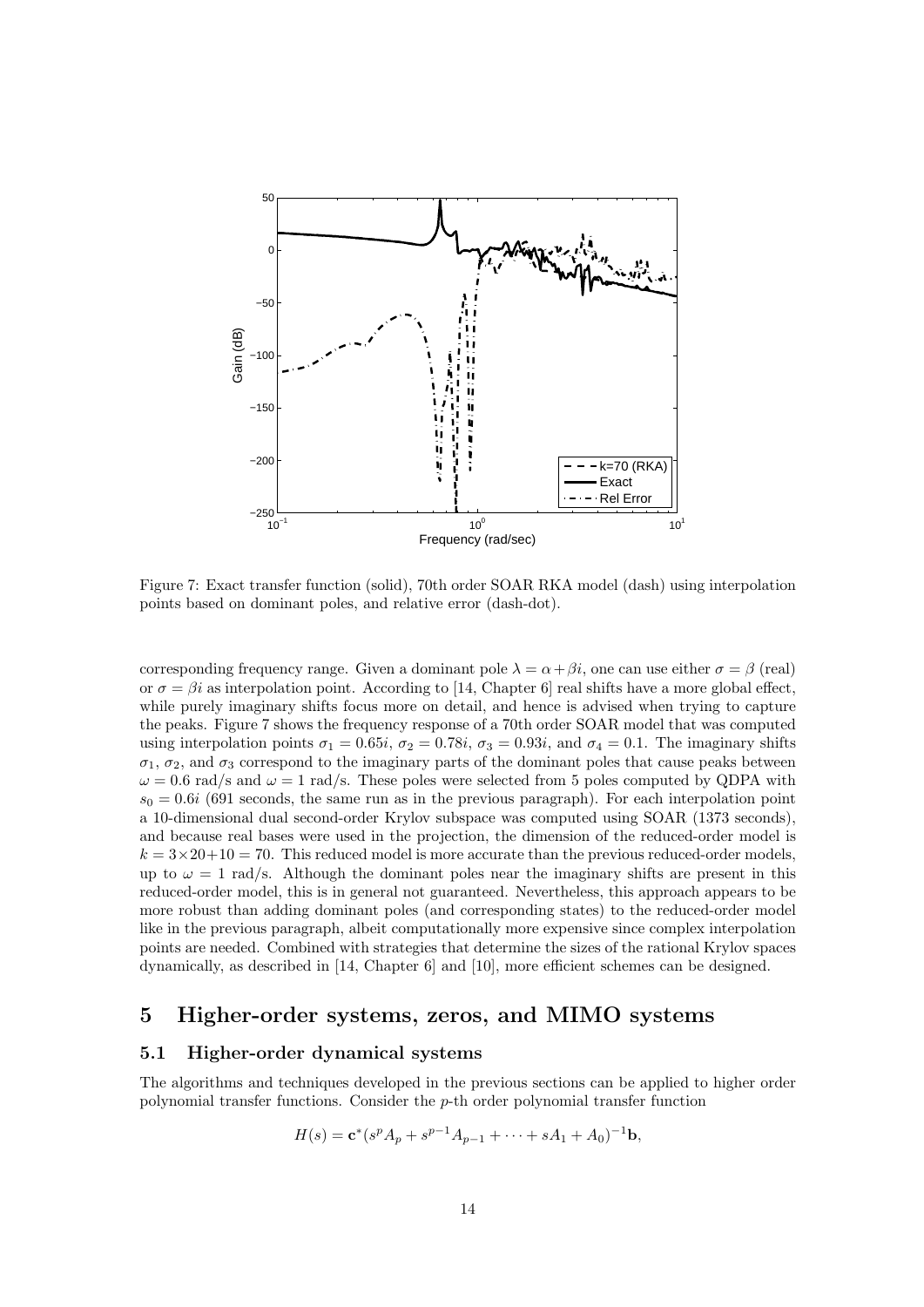where  $A_i \in \mathbb{R}^{n \times n}$  and  $\mathbf{b}, \mathbf{c} \in \mathbb{R}^n$ . Then again Newton's method can be applied to compute the poles of  $H(s)$  via the zeros of  $1/H(s)$ , leading to

$$
s_{k+1} = s_k - \frac{\mathbf{c}^*(s_k^p A_p + s_k^{p-1} A_{p-1} + \dots + s_k A_1 + A_0)^{-1} \mathbf{b}}{\mathbf{w}^*(ps_k^{p-1} A_p + (p-1)s_k^{p-2} A_{p-1} + \dots + s_k A_2 + A_1) \mathbf{v}},
$$

where  $\mathbf{v} = (s_k^p A_p + s_k^{p-1} A_{p-1} + \cdots + s_k A_1 + A_0)^{-1} \mathbf{b}$  and  $\mathbf{w} = (s_k^p A_p + s_k^{p-1} A_{p-1} + \cdots + s_k A_1 + A_0)^{-*} \mathbf{c}$ . Since the poles are eigenvalues of the polynomial eigenproblem (PEP)

$$
\begin{aligned}\n(\lambda_i^p A_p + \lambda_i^{p-1} A_{p-1} + \dots + \lambda_i A_1 + A_0) \mathbf{x}_i &= 0, \quad \mathbf{x}_i \neq 0, \\
\mathbf{y}_i^* (\lambda_i^p A_p + \lambda_i^{p-1} A_{p-1} + \dots + \lambda_i A_1 + A_0) &= 0, \quad \mathbf{y}_i \neq 0,\n\end{aligned}
$$

for  $i = 1, \ldots, np$ , a stopping criterion is

$$
||(s_{k+1}^p A_p + s_{k+1}^{p-1} A_{p-1} + \dots + s_{k+1} A_1 + A_0)\mathbf{v}||_2 < \epsilon, \quad \epsilon \ll 1.
$$

The vectors  $\mathbf{x} = \mathbf{v}$  and  $\mathbf{y} = \mathbf{w}$  are the corresponding approximate right and left eigenvectors of the PEP.

Using a tedious approach similar to that in Section 2, the partial fraction representation of  $H(s)$  becomes

$$
H(s) = \mathbf{c}^* X (sI - \Lambda)^{-1} \Lambda^{p-1} Y^* \mathbf{b} = \sum_{i=1}^{pn} \frac{R_i}{s - \lambda_i},
$$

where the residues are given by (cf. (8))

$$
R_i = (\mathbf{c}^* \mathbf{x}_i)(\mathbf{y}_i^* \mathbf{b}) \lambda_i^{p-1}.
$$

Note that the right and left eigenvectors  $x_i$  and  $y_i$  must be properly scaled (depending on the linearization used, see for instance [9]). The techniques for subspace acceleration, selection and deflation, and local convergence improvement, described in Section 3, can be generalized to higherorder transfer functions. The modal equivalents and reduced-order models preserve the structure of the original systems.

#### 5.2 Transfer function zeros

In [27] it is shown how the (SA)DPA algorithms can be used for the computation of dominant zeros via the dominant poles of the inverse transfer function. In the single-input single-output (SISO) case,  $z_0 \in \mathbb{C}$  is called a transmission zero [31] if  $H(z_0) = 0$ , where

$$
H(s) = \mathbf{c}^*(s^p A_p + s^{p-1} A_{p-1} + \dots + sA_1 + A_0)^{-1} \mathbf{b} + d.
$$

The following theorem is a straightforward generalization of Theorem 3.1 and Theorem 3.2 in [27] and shows how inverse systems  $\Sigma^z = (A_p^z, A_{p-1}^z, \ldots, A_0^z, \mathbf{b}^z, \mathbf{c}^z, d^z)$  can be defined so that  $H^z(s)$ is the inverse of  $H(s)$ , for  $d = 0$  and nonzero d, respectively.

**Theorem 5.1.** Let  $H(s) = \mathbf{c}^*(s^p A_p + s^{p-1} A_{p-1} + \cdots + s A_1 + A_0)^{-1} \mathbf{b}$ .

1. If  $d = 0$ , the inverse transfer function  $H^z(s) = H^{-1}(s)$  is

$$
H^{z}(s) = \mathbf{c}^{z*}(s^{p} A_{p}^{z} + s^{p-1} A_{p-1}^{z} + \cdots + s A_{1}^{z} + A_{0}^{z})^{-1} \mathbf{b}^{z},
$$

where

$$
A_0^z = \begin{bmatrix} A_0 & \mathbf{b} \\ -\mathbf{c}^* & 0 \end{bmatrix}, \qquad A_i^z = \begin{bmatrix} A_i & 0 \\ 0 & 0 \end{bmatrix} \qquad (i = 1, \dots p),
$$

$$
\mathbf{b}^z = \begin{bmatrix} \mathbf{b} \\ 1 \end{bmatrix}, \qquad \mathbf{c}^z = \begin{bmatrix} \mathbf{c} \\ 1 \end{bmatrix}, \qquad d^z = 0.
$$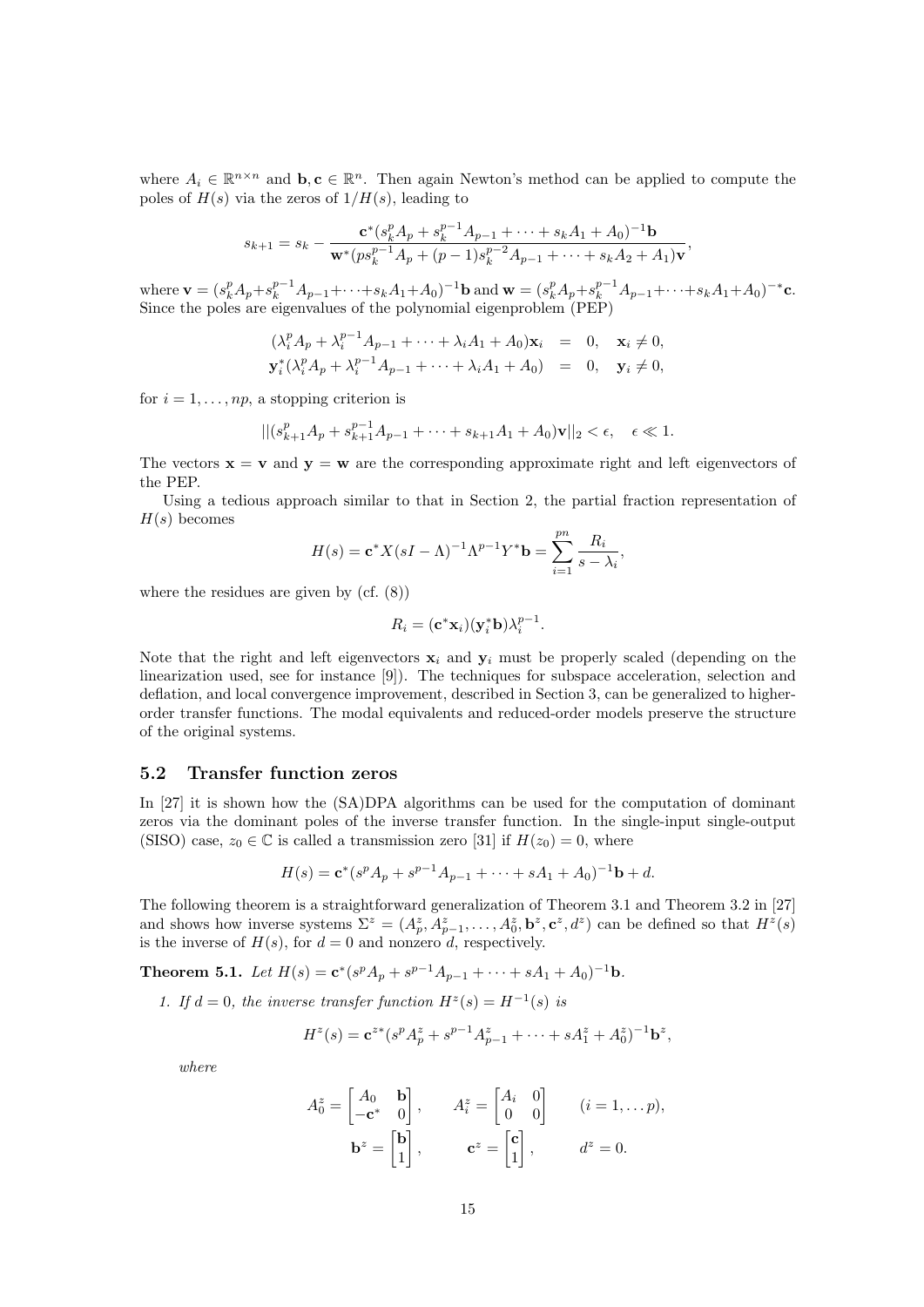2. If  $d \neq 0$ , the inverse transfer function  $H^z(s) = H^{-1}(s)$  is

$$
H^{z}(s) = \mathbf{c}^{z*} (s^{p} A_{p}^{z} + s^{p-1} A_{p-1}^{z} + \cdots + s A_{1}^{z} + A_{0}^{z})^{-1} \mathbf{b}^{z},
$$

where

$$
A_0^z = A_0 - d^{-1} \mathbf{b} \mathbf{c}^*,
$$
  $A_i^z = A_i$   $(i = 1, ..., p),$   
 $\mathbf{b}^z = d^{-1} \mathbf{b},$   $\mathbf{c}^z = -d^{-1} \mathbf{c},$   $d^z = d^{-1}.$ 

 $\Box$ 

Proof. This proof is a generalization of the proofs of [27, Thm. 3.1] and [27, Thm. 3.2].

Consequently, the QDPA algorithm with subspace acceleration can be used to compute the dominant zeros of higher order polynomial transfer functions via the dominant poles of the inverse transfer function. In practice, a single implementation of the QDPA algorithm can be used to compute both dominant poles and dominant zeros. Although Newton's method can be applied directly to  $H(s)$  to compute a single zero, it is not clear which selection strategy should be used when using subspace acceleration. Because the dominant zeros are dominant poles of the inverse transfer function, subspace accelerated QDPA can be applied with the usual selection strategy (cf. Section 3.1), as is described in [27].

#### 5.3 MIMO transfer functions

For a multi-input multi-output (MIMO) system

$$
\begin{cases}\nA_p \mathbf{x}^{(p)}(t) + A_{p-1} \mathbf{x}^{(p-1)}(t) + \dots + A_1 \dot{\mathbf{x}}(t) + A_0 \mathbf{x}(t) & = \mathbf{B} \mathbf{u}(t) \\
\mathbf{y}(t) & = \mathbf{C}^* \mathbf{x}(t) + D \mathbf{u}(t),\n\end{cases}
$$

where  $A_i \in \mathbb{R}^{n \times n}$ ,  $B \in \mathbb{R}^{n \times m}$ ,  $C \in \mathbb{R}^{n \times q}$ ,  $\mathbf{x}(t) \in \mathbb{R}^n$ ,  $\mathbf{u}(t) \in \mathbb{R}^m$ ,  $\mathbf{y}(t) \in \mathbb{R}^q$  and  $D \in \mathbb{R}^{q \times m}$ , the transfer function  $H(s) : \mathbb{C} \longrightarrow \mathbb{C}^{q \times m}$  is defined as

$$
H(s) = C^*(s^p A_p + s^{p-1} A_{p-1} + \dots + sA_1 + A_0)^{-1} B + D.
$$
 (14)

The dominant poles of (14) are those  $s \in \mathbb{C}$  for which  $\sigma_{\max}(H(s)) \to \infty$ . For square transfer functions  $(m = q)$ , there is an equivalent criterion: the dominant poles are those  $s \in \mathbb{C}$  for which  $\lambda_{\min}(H^{-1}(s)) \to 0$ . This leads, for square transfer functions, to the following Newton scheme  $(cf. (11))$ :

$$
s_{k+1} = s_k - \frac{1}{\mu_{\min}} \frac{1}{\mathbf{v}^* C^* (Q(s_k))^{-1} Q'(s_k) (Q(s_k))^{-1} B \mathbf{u}},
$$

where  $(\mu_{\min}, \mathbf{u}, \mathbf{v})$  is the eigentriplet of  $H^{-1}(s_k)$  corresponding to  $\lambda_{\min}(H^{-1}(s_k))$ , and

$$
Q(\lambda) = \lambda^p A_p + \lambda^{p-1} A_{p-1} + \dots + \lambda A_1 + A_0.
$$

An algorithm for computing the dominant poles of a MIMO transfer function can readily be derived from Alg. 1. The reader is referred to [21] for the initial MIMO DPA algorithm and to [25] for an algorithm similar to SADPA and generalizations to non-square MIMO systems.

#### 6 Conclusions

The Quadratic Dominant Pole Algorithm (QDPA) presented in this paper is an efficient and effective method for the computation of dominant poles of transfer functions of large-scale second-order dynamical systems. Subspace acceleration improves the global convergence, while the inexpensive deflation strategy makes QDPA able to compute more than one dominant pole automatically, without the risk of computing already found poles again. Another advantage of QDPA is that no linearization of the system is needed, since QDPA computes with the original system matrices.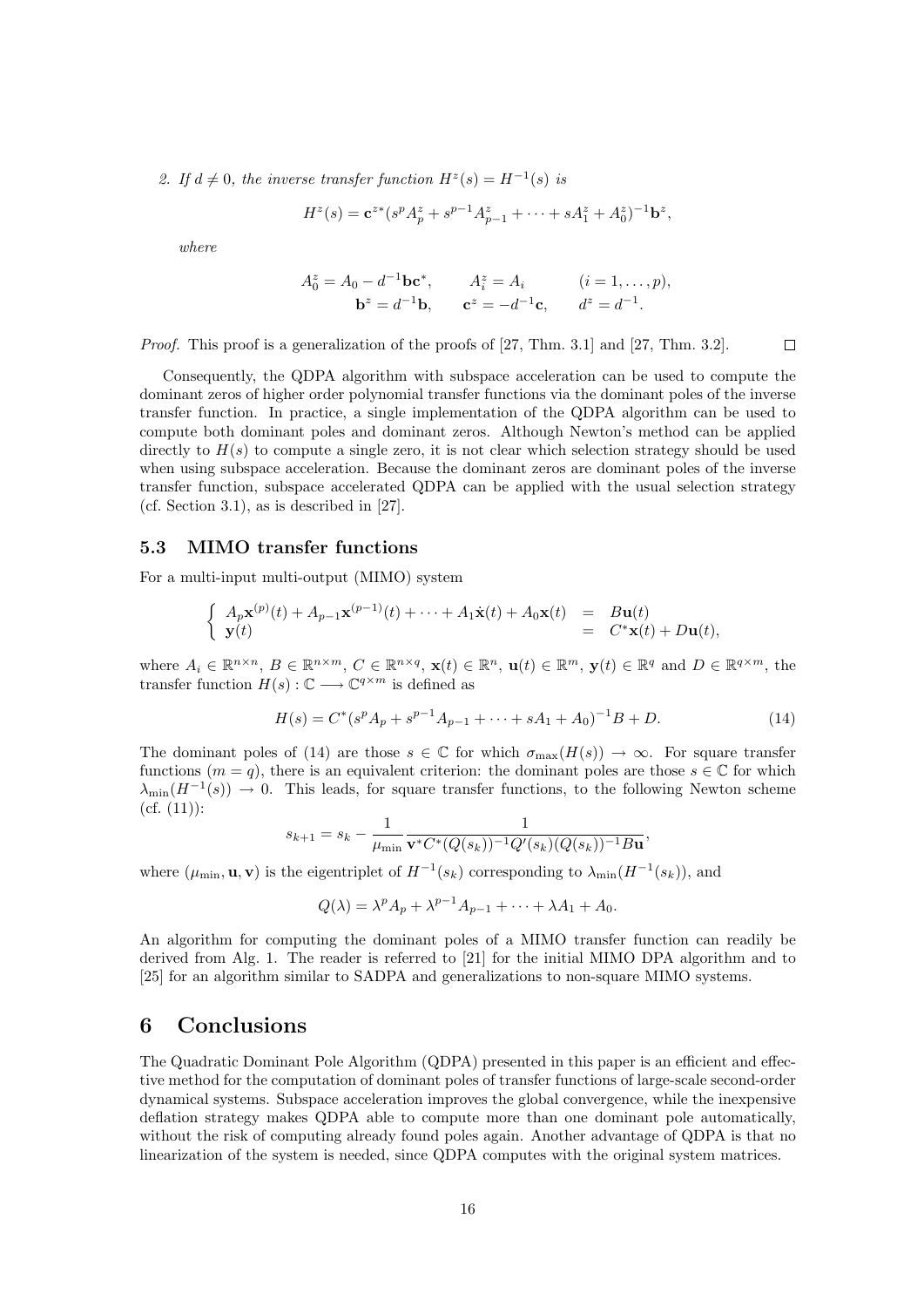The dominant poles and corresponding left and right eigenvectors can be used to construct structure-preserving modal equivalents. The dominant eigenspaces can be combined with (secondorder) Krylov subspaces (SOAR) to produce reduced-order models of better quality than computed by both methods independently. Furthermore, interpolation points for rational secondorder Krylov methods can be based on the (imaginary part) of the dominant poles. Numerical experiments confirmed that accurate reduced-order models can be computed this way.

QDPA can be generalized to MIMO systems and higher-order systems, and can be used for the computation of dominant zeros as well.

# References

- [1] Oberwolfach Collection. http://www.imtek.uni-freiburg.de/simulation/benchmark/.
- [2] Aguirre, L. A. Quantitative Measure of Modal Dominance for Continuous Systems. In Proc. of the 32nd Conference on Decision and Control (December 1993), pp. 2405–2410.
- [3] Bai, Z., Sleijpen, G. L. G., and van der Vorst, H. A. Quadratic eigenvalue problems. In Templates for the Solution of Algebraic Eigenvalue Problems: a Practical Guide, Z. Bai, J. Demmel, J. Dongarra, A. Ruhe, and H. van der Vorst, Eds. SIAM, 2000, ch. 9.2, pp. 281– 289.
- [4] Bai, Z., and Su, Y. Dimension reduction of large-scale second-order dynamical systems via a second-order arnoldi method. SIAM J. Sc. Comp. 26, 5 (2005), 1692–1709.
- [5] Bai, Z., and Su, Y. SOAR: a second-order Arnoldi method for the solution of the quadratic eigenvalue problem. SIAM J. Matrix Anal. Appl. 26, 3 (2005), 640–659.
- [6] Benner, P. Numerical linear algebra for model reduction in control and simulation. GAMM Mitteilungen 29, 2 (2006), 275–296.
- [7] BETCKE, T., AND VOSS, H. A Jacobi-Davidson-type projection method for nonlinear eigenvalue problems. Fut. Gen. Comp. Syst. 20, 3 (2004), 363–372.
- [8] Freund, R. W. SPRIM: Structure-preserving reduced-order interconnect macromodeling. In Technical Digest of the 2004 IEEE/ACM International Conference on CAD (2004), pp. 80– 87.
- [9] FREUND, R. W. Padé-type model reduction of second-order and higher-order linear dynamical systems. In Dimension Reduction of Large-Scale Systems, P. Benner, G. H. Golub, and D. C. Sorensen, Eds., vol. 45 of Lecture Notes in Computational Science and Engineering. Springer, 2005.
- [10] Gallivan, K., Grimme, E., and Van Dooren, P. A rational Lanczos algorithm for model reduction. Numerical Algorithms 12, 1 (1996), 33–63.
- [11] Gomes, S., and Martins, N. Computing multiple dominant poles for the modal analysis of s-domain models. In preparation.
- [12] Gomes Jr, S., Martins, N., Varricchio, S. L., and Portela, C. Modal analysis of electromagnetic transients in ac networks having long transmission lines. IEEE Trans. Power Delivery 30, 4 (October 2005), 2623–2630.
- [13] GREEN, M., AND LIMEBEER, D. J. N. *Linear Robust Control.* Prentice-Hall, 1995.
- [14] Grimme, E. J. Krylov projection methods for model reduction. PhD thesis, University of Illinois, 1997.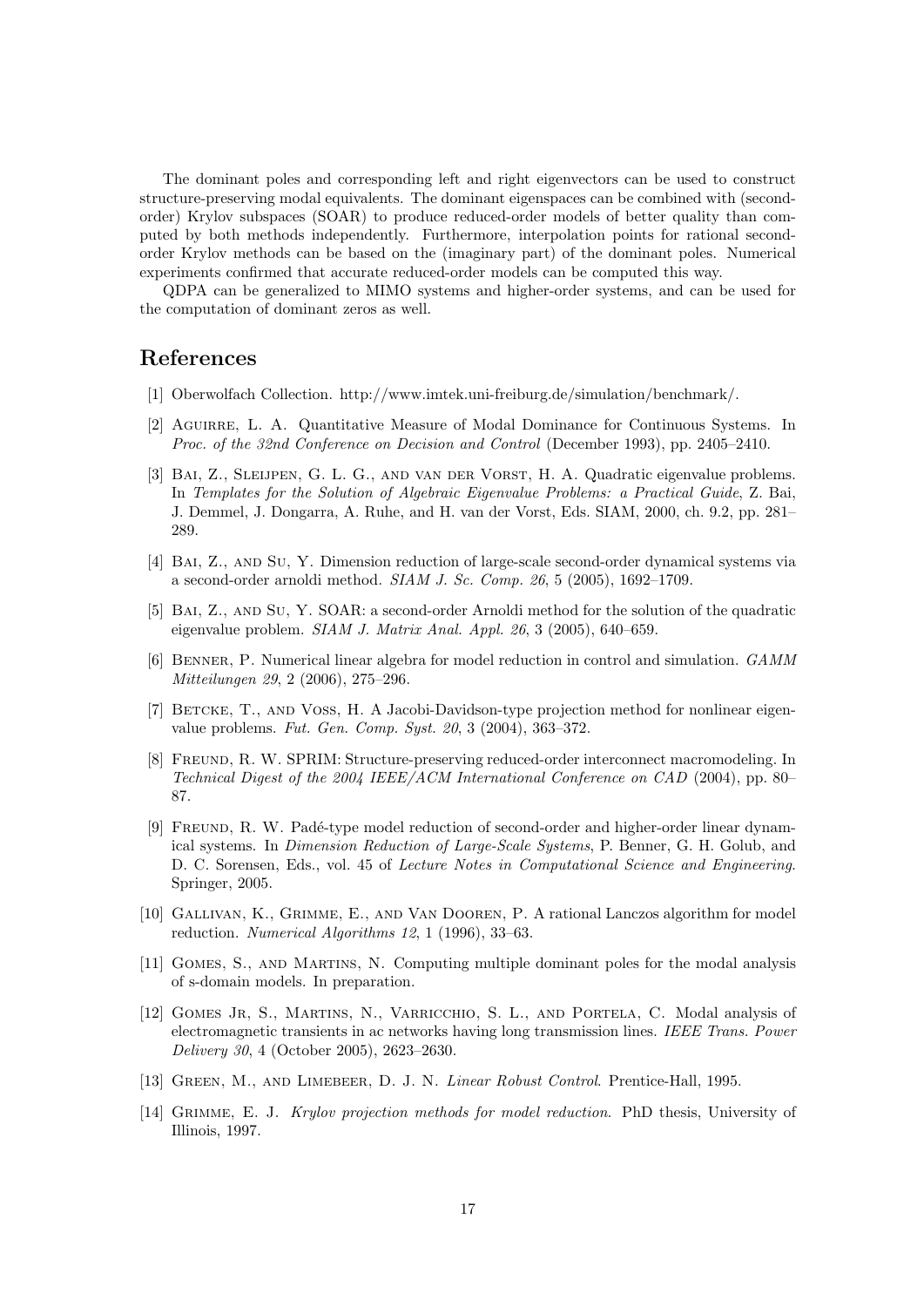- [15] Hamdan, A. M. A., and Nayfeh, A. H. Measures of modal controllability and observability for first- and second-order linear systsems. J. Guid. Contr. Dyn. 12, 3 (1989), 421–428.
- [16] Hochstenbach, M. E., and van der Vorst, H. A. Alternatives to the Rayleigh quotient for the quadratic eigenvalue problem. SIAM J. Sc. Comp. 25, 2 (2003), 591–603.
- [17] Lampe, J., and Voss, H. Second order Arnoldi reduction: application to some engineering problems. Report 93, Hamburg University of Technology, 2006.
- [18] Lienemann, J., Billger, D., Rudnyi, E. B., Greiner, A., and Korvink, J. G. MEMS compact modeling meets model order reduction: examples of the application of Arnoldi method to microsystem devices. In Technical Proceedings of the 2004 Nanotechnology Conference and Trade Show (2004).
- [19] Martins, N., de Andrade Barbosa, A., Ferraz, J. C. R., dos Santos, M. G., Bergamo, A. L. B., Yung, C. S., de Oliveira, V. R., and de Macedo, N. J. P. Retuning stabilizers retuning stabilizers for the north-south brazilian interconection. In Proceedings of Power Engineering Society Summer Meeting (1999).
- [20] Martins, N., Lima, L. T. G., and Pinto, H. J. C. P. Computing dominant poles of power system transfer functions. IEEE Trans. Power Syst. 11, 1 (Feb 1996), 162–170.
- [21] MARTINS, N., AND QUINTÃO, P. E. M. Computing dominant poles of power system multivariable transfer functions. IEEE Trans. Power Syst. 18, 1 (Feb 2003), 152–159.
- [22] MEERBERGEN, K. Locking and restarting quadratic eigenvalue solvers. SIAM J. Sc. Comp. 22, 5 (2000), 1814–1839.
- [23] Mehrmann, V., and Voss, H. Nonlinear eigenvalue problems: a challenge for modern eigenvalue methods. Mitt. Gesell. Ang. Math. Mech. 27 (2005), 121–151.
- [24] Odabasioglu, A., and Celik, M. PRIMA: Passive Reduced-order Interconnect Macromodeling Algorithm. IEEE Transactions on Computer-Aided Design of Integrated Circuits and Systems 17, 8 (1998), 645–654.
- [25] Rommes, J., and Martins, N. Efficient computation of multivariable transfer function dominant poles using subspace acceleration. IEEE Trans. Power Syst. 21, 4 (Nov 2006), 1471–1483.
- [26] Rommes, J., and Martins, N. Efficient computation of transfer function dominant poles using subspace acceleration. IEEE Trans. Power Syst. 21, 3 (Aug. 2006), 1218–1226.
- [27] Rommes, J., Martins, N., and Pellanda, P. C. Efficient computation of large scale transfer function dominant zeros. Preprint 1358, Utrecht University, 2006. Submitted.
- [28] Rommes, J., and Sleijpen, G. L. G. Convergence of the dominant pole algorithm and Rayleigh quotient iteration. Preprint 1356, Utrecht University, 2006. Submitted.
- [29] Rudnyi, E. B., Lienemann, J., Greiner, A., and Korvink, J. G. mor4ansys: Generating compact models directly from ANSYS models. In Technical Proceedings of the 2004 Nanotechnology Conference and Trade Show (2004).
- [30] Ruhe, A. Algorithms for the nonlinear eigenvalue problem. SIAM J. Num. Anal. 10, 4 (1973), 674–689.
- [31] Schrader, C. B., and Sain, M. K. Research on system zeros: a survey. Int. J. Control 50, 4 (1989), 1407–1433.